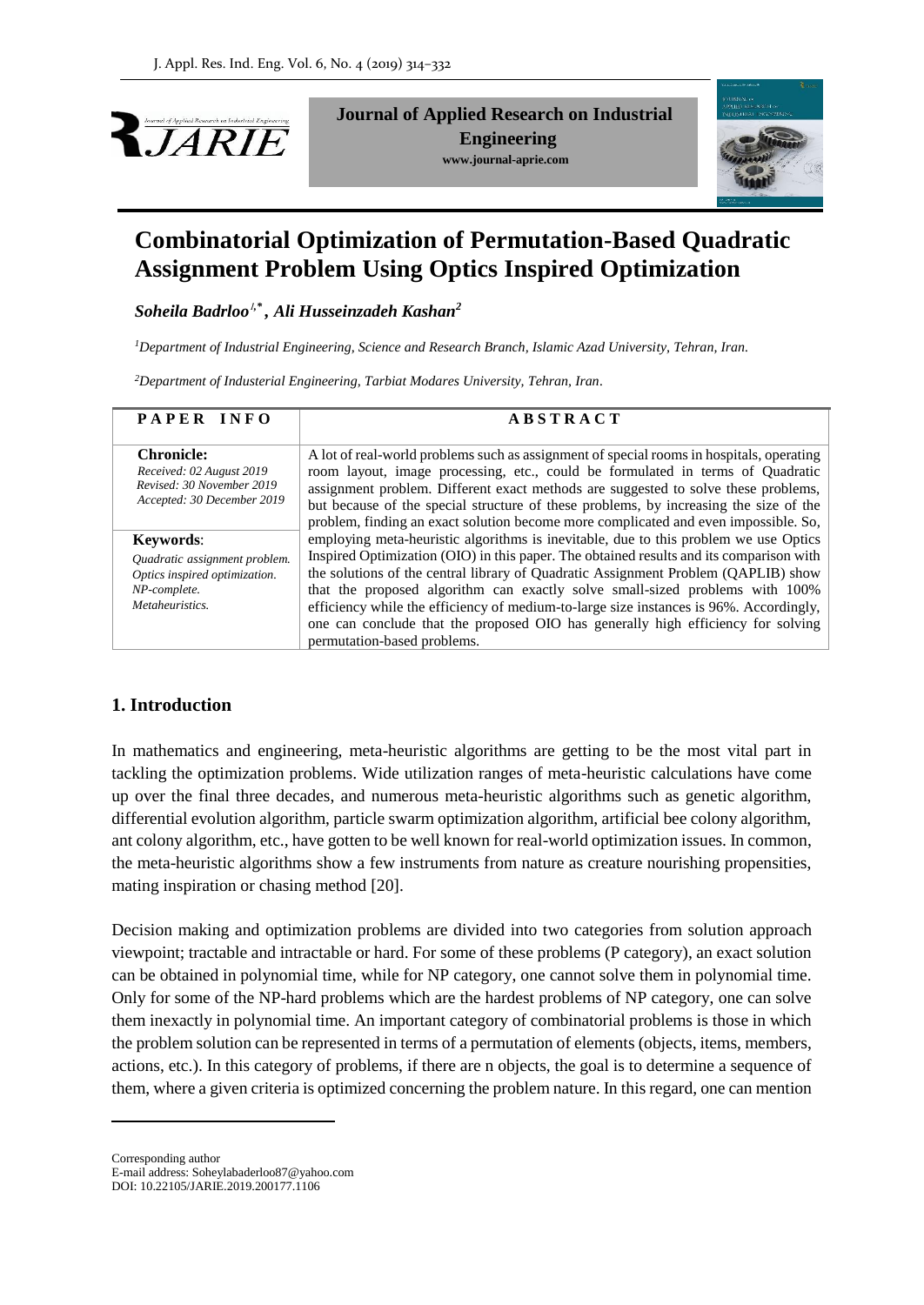

to Traveling Salesman Problem (TSP), Flow Shop Scheduling Problem (FSSP) and Quadratic Assignment Problem (QAP) as the problems belonging to the permutation-based optimization problems.

One of the other most important permutation problems with special importance in facility layout planning and other places is QAP whose objective in these problems is assigning some facilities into some locations, where total cost is minimized. The permutation-based combinatorial optimization problems often belong to NP-hard category of problems and finding the optimal solution within reasonable computation time is currently impossible for any arbitrary number of elements. Accordingly, meta-heuristic algorithms inspired from nature have been much-paid attention by the researchers in recent years which have similarities with social/nature systems and have yielded acceptable results [27].

Meta-heuristic algorithms with specialized knowledge have the best performance. These algorithms are used widely for both discrete and continuous variables. The main goal of population- and routing-based meta-heuristic algorithms is to find the global optimum infeasible region through random movements. The key difference among different algorithms is about route of the algorithm, whose objective is the next movement in solution space. In this research, Optics Inspired Optimization (OIO) algorithm as an innovative method extracted from meta-heuristics design algorithms is used. Despite OIO algorithm is intrinsically designed for continuous space, however, its application in discrete optimization problems including permutation-based combinatorial optimization ones has not been investigated so far. This is happened because its usage necessitates introducing appropriate methods and tools to transform the search process of optimal solution from continuous space into discrete one [28].

Various methods have been proposed to solve this kind of problems in a precise and innovative way. But due to the specific structure of such combinatorial problems have such as the size of the problem increases, the time required to obtain the optimal solution also increases and sometimes it may take years. The aim of population-based and routing metaheuristic approaches is to optimize the overall spatialization by random motion. The key difference between the algorithms lies in the path of the algorithm, all of which aim at the next move in the answer space. OIO algorithm, unlike other algorithms, equip a mechanism to handle constraints and to avoid the drawbacks of typical techniques, a feasibility measure is used beside the objective function value to bias the search towards feasible regions. Consequently, this algorithm is capable to find the global optimum of many investigated problems in in a reasonable and fast time.

The main target of this paper is to apply the proposed OIO algorithm to the QAP problem. The proposed OIO algorithm's performance on QAP instance was compared with the well-known meta-heuristic algorithms such as Genetic Algorithm. Finally, we present the solution quality of the proposed OIO algorithm for solving QAP using some instances in QAPLIB. The rest of the paper is organized as follows:

In Section 2, the basic information about quadric assignment problem will be offered, literature review and fundamental information about the Quadratic Assignment Problem (QAP) problem will be offered in Section 3. Section 4 the basic information about the original OIO algorithm is given briefly. QAP tests and the performance of the OIO algorithm is discussed in Section 5. In the last section, the conclusion and future works are presented.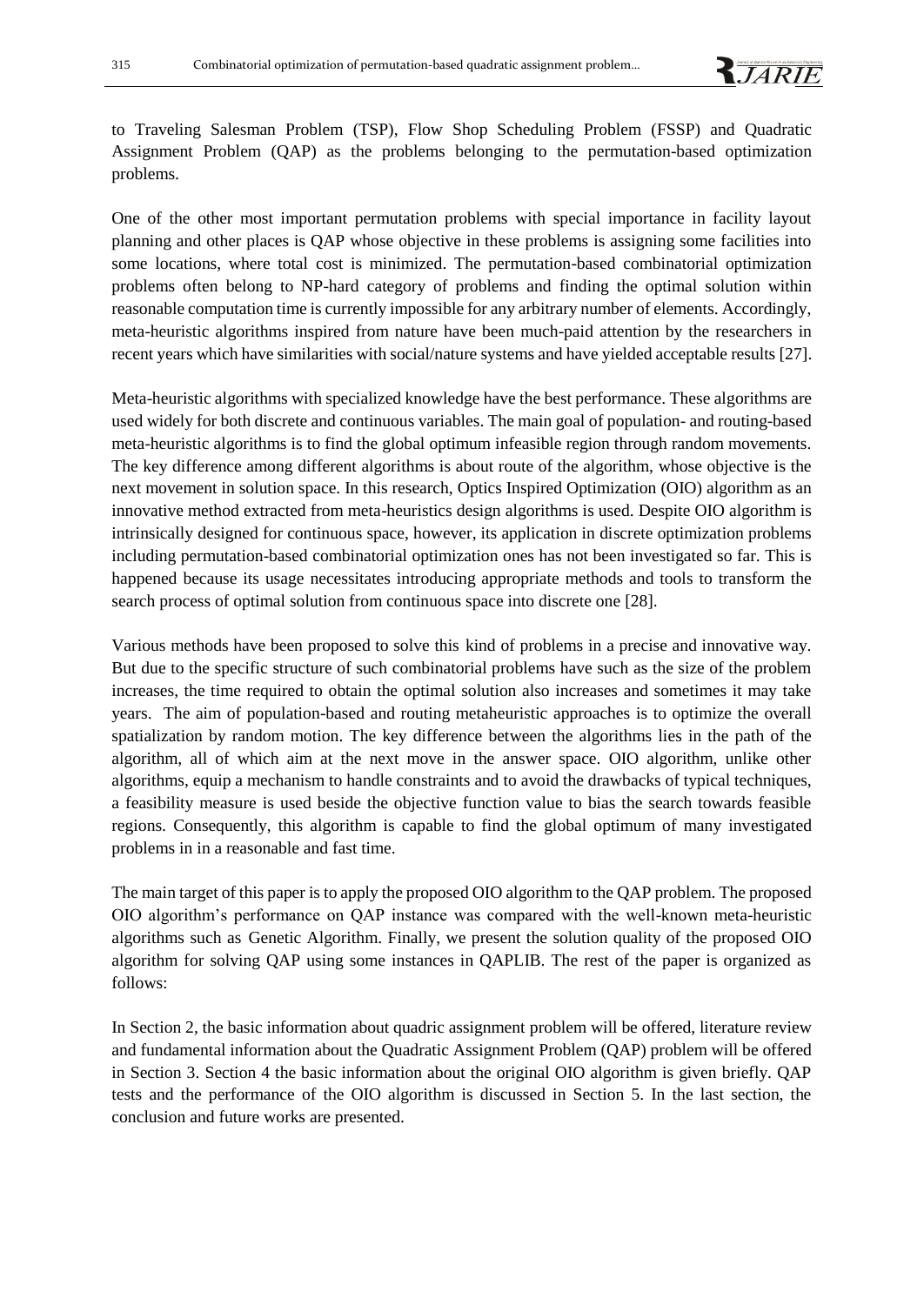## **2. Quadratic Assignment Problem (QAP)**

The QAP was first introduced by Koopmans and Beckman in 1957 as a mathematical model of inseparable economics activities establishment problem [19]. This problem can generally be defined as follows:

A set of facilities are assigned to a set of locations, where total cost as a function of distance and flow between facilities is minimized. Also, the assignment cost of a given facility which is located in a specific position should be minimized, as well. In other words, the goal is to establish a set of machines, facilities, warehouses, etc., which are connected within a specific environment such as shop floor [15].



*Fig. 1. Quadratic assignment problem (QAP).*

QAP can be formulated as a combinatorial optimization problem in the design of buildings layout and facility layout planning of industrial units and even lots of other cases, Fig.1 show one example of Quadratic Assignment Problem. Production companies spend a huge time and cost to design or redesign of their facilities. These designs have a significant impact on the system's performance since poor layouts lead to increasing the costs and decreasing the efficiency of the system compared to what is desired for the customers [4]. The QAP could be a challenging issue with a wide extent of applications in assorted areas counting backboard wiring issue. Since it belongs to NP-hard category, exact (deterministic) algorithms can only solve small-size due to this problem, developing stochastic and meta-heuristic algorithms could be paid more attention. These algorithms can obtain near-optimal solutions within reasonable computational time.

In QAP, there is a set named N = {1,2,...,n} and some n  $\times$  n matrices called F={f<sub>ij</sub>}, D={d<sub>ij</sub>} and C={c<sub>ij</sub>} with the goal of finding a permutation of set N, which can minimize the following function in terms of Eq. (1) [19]:

$$
z = \sum_{i=1}^{n} \sum_{j=1}^{n} f_{ij} d_{\phi(i)\phi(j)} + \sum_{i=1}^{n} C_{i\phi(i)}.
$$
 (1)

One can mention to designing the keyboard of a computer [7], which designing electronic kits and finding the facilities positions and telecommunication posts to minimize total used wires, as other applications of QAP. Also, locating a university campus or small town which was first introduced by [10], could be another application. In the latter problem, n buildings are to be constructed, where  $d_{kl}$  and  $f_{ij}$  are the distance and traffic volume between building k and l and building i and j, respectively. The goal is to minimize the total traversed distance between all buildings. The other applications of QAP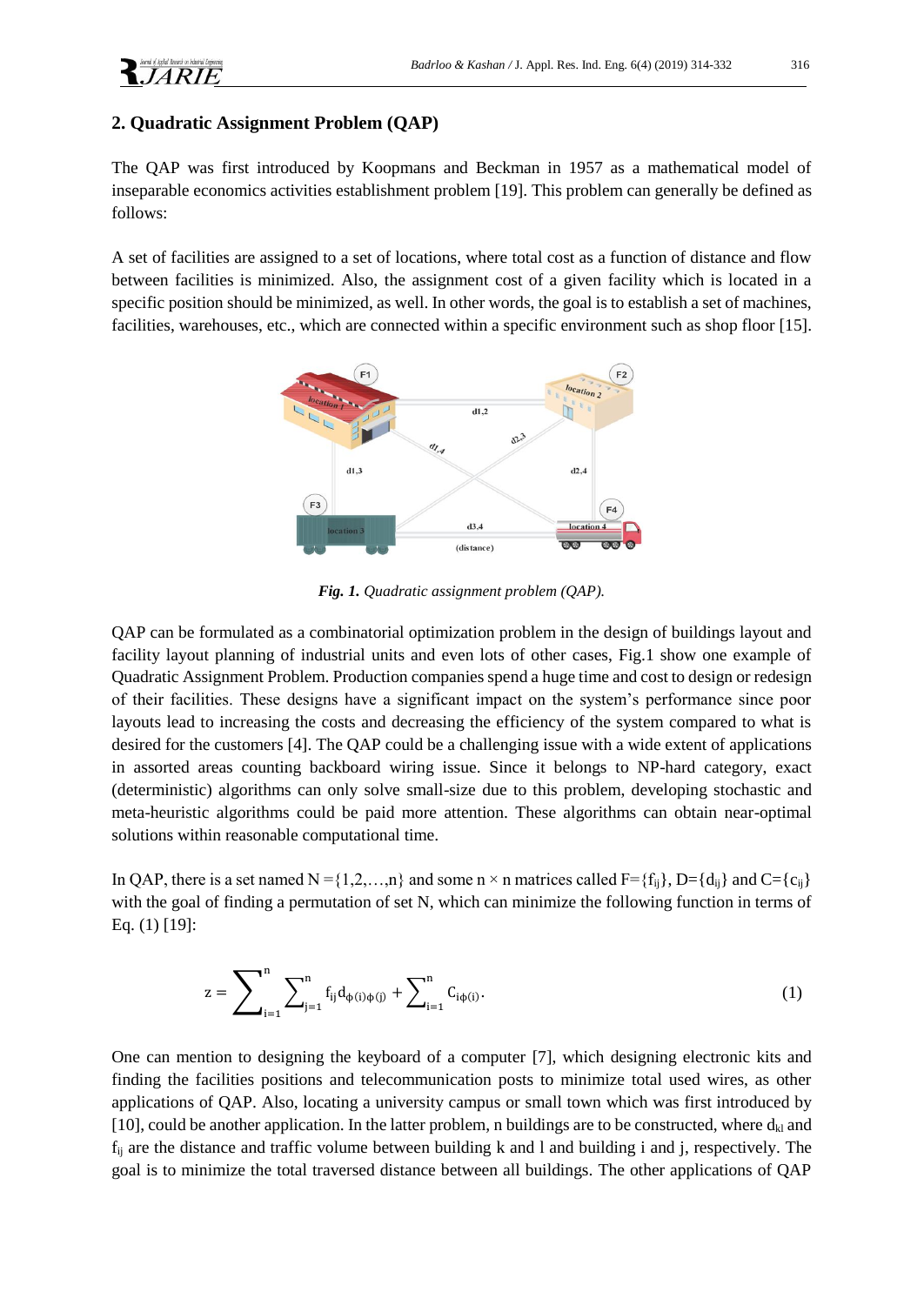are planet layout problem in a hospital [9], design of control panel and typewriter keyword [8], chemical reactions analysis in organic compounds [29], ranking the archeology data [9], etc.

## **3. Literature Review**

Optimization methods are classified into two categories: exact and approximation methods. The exact techniques find the optimal solution of a problem and ensure the optimality conditions, while approximation (heuristic) methods generate high-quality solutions within reasonable computational time, however, do not guarantee to reach to global optimum. Exact methods endure from high computational complexity such as dynamic programming, branch-and-bound, and cutting planes or combinations of among these methods. There is currently no solution for this problem that runs in polynomial time unless P=NP. The heuristic algorithms are problem dependent and require correct strategies to endure from tall computational complexity such as energetic programming, branch-andbound, and cutting planes or combinations of among these strategies. Now there is no arrangement for this issue that runs in polynomial time unless P=NP. The heuristic calculations are issue subordinate and require modifications when applying to diverse problems [3].

QAP is a problem with exponential complexity. Generally speaking, problems with a size of larger than 20 cannot be solved optimally by exact methods, or need a huge computational time which is not reasonable at all. In these cases, meta-heuristics as approximation methods are employed, equipped with mechanisms to get out of local optima and can be applied to a large variety of optimization problems. Different classes of these algorithms are developed in recent decades, some of the most popular algorithms are Genetic Algorithm (GA) [13], Particle Swarm Optimization (PSO) algorithm [23], Artificial Bee Colony (ABC) algorithm [17], Differential Evolution (DE) algorithm [22], Ant Colony (ACO) algorithm [11], etc. OIO algorithm is one of the newest meta-heuristic algorithms which was first introduced by [14] and is employed in this paper.

Dokeroglu et al. [30] used Artificial Bee Colony (ABC) optimization for the Quadratic Assignment Problems. The ABC has been detailed to be a proficient meta-heuristic for the arrangement of numerous intractable issues. It has promising results making it a great candidate to get (near)-optimal solutions for well-known NP-Hard issues. In this paper 125 of 134 benchmark problem instances have been solved optimally from the QAPLIB library and the result showed 0.27% deviation for 9 large problem instances that could not be solved optimally. The efficiency of the ABC optimization algorithms is competitive with state-of-the meta-heuristic algorithms.

Kilic and Yuzgec [31] solved the quadratic assignment problem with tournament selection-based antlion optimization algorithm. In this paper, they compare the QAP results with several other metaheuristic algorithms. The results provide the proposed TALO algorithm had the best efficiency in comparison with those of the other meta-heuristic algorithms. Due to the accomplishment, of the TALO algorithm, this paper suggested that this algorithm can be applied for other optimization problems.

Abdel-Baset et al. [3] Integrated the Whale Algorithm with Tabu Search for solving quadratic assignment Problem. This work used Tabu Search to increase the quality of the solution obtained by WA for QAP problem as a local search algorithm. This paper included fourteen different case studies, that included 122 test problems which have been employed for analyzing the efficiency of the proposed WAITS. The results appeared that this new algorithm finds near-optimal solutions with an acceptable computational time.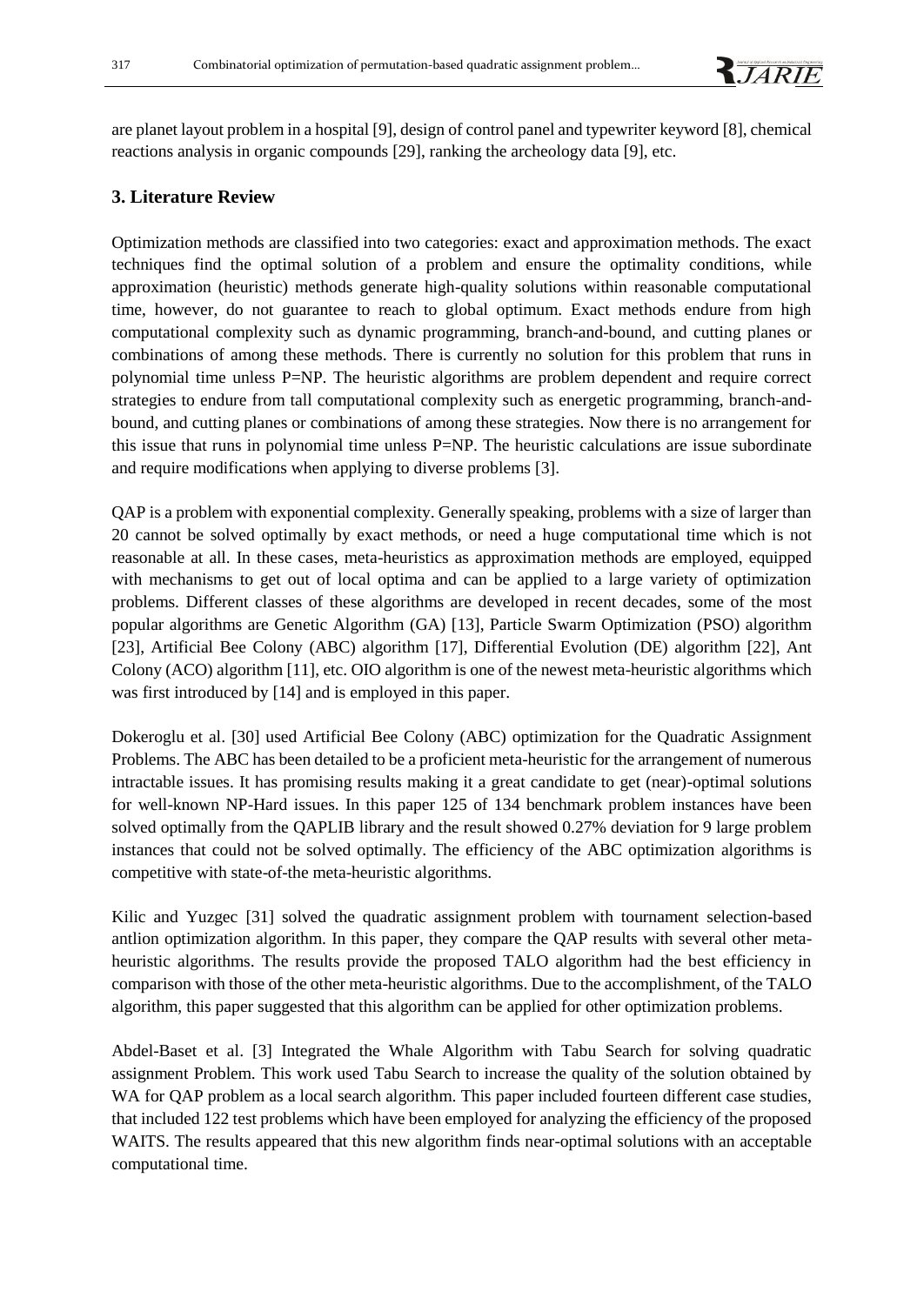

Tosun [25] used a Parallel Hybrid Algorithm (PHA) for the solution of the quadratic assignment problem. In this paper, a PHA with three stages was proposed. At first, a genetic algorithm was utilized to get a high-quality seed. Afterwar, an enhancement stage was run on the initial seed. At last, a robust Tabu search was done on the intermediate solution to discover a near-optimal result. A parallel hybrid algorithm was able to solve big problems instance size of 256 within11h, and with a higher precision than the well-known solutions.

Husseinzadeh Kashan [28] Introduced optimization inspired by Optics as a new algorithm for constraining. The aim of this paper was as below:

- − Optimization inspired from Optics Introducing as a new algorithm.
- − The instrument of algorithm is basic which lets its implementation easily.
- − Exploring the use of this algorithm on designing in mechanical engineering.
- − Capacity of this algorithm to find the optimum solution of numerous investigated problems.
- − The algorithm carries on constantly and conducts so reliable than other algorithms.

There are several nature-inspired algorithms which adapt their source of inspiration from Physics, e.g., Ray optimization [18], Spiral Dynamics inspired optimization [24], Central force optimization [12], etc. It has been observed that concave surfaces/mirrors reflect the light rays toward the principal axis. Furthermore, many new meta-heuristic algorithms are launched to mimic the behavior of many species as insects, flowers, water, whales which leads to a new tsunami of meta-heuristic algorithms. Some of the recent algorithms use metaphors to give a new name to an improvement to an existing algorithm with little novelty.

The motive of this paper is to propose a method for tackling QAP and find near-optimal solutions to alleviate high computational cost as the main drawback of exact methods. The meta-heuristic algorithms can't guarantee to obtain the optimal solutions but they have an additional advantage over the exact methods which is obtaining acceptable results within a reasonable time. As such, an integrated version of the meta-heuristic Optic Inspired Optimization algorithm is proposed.

| Author                 | Year | <b>Solution algorithm</b>                                                | <b>Result</b>                                                                                                                                                                                                                                                                                                                      |
|------------------------|------|--------------------------------------------------------------------------|------------------------------------------------------------------------------------------------------------------------------------------------------------------------------------------------------------------------------------------------------------------------------------------------------------------------------------|
| Pradeepmon<br>et al.   | 2018 | modified discrete<br><i>particle swarm</i><br>optimization<br>algorithm  | The algorithm is used to solve some benchmark instances<br>of QAP taken from QAP Library and the results showed<br>that minute deviations from best-known solutions.                                                                                                                                                               |
| Xia and<br><b>Zhou</b> | 2018 | Ant Colony<br>Optimization (ACO)                                         | This algorithm shows that ACO can outperform the 2-<br>exchange local search algorithm on an instance of the QAP<br>problem.                                                                                                                                                                                                       |
| Ahmed                  | 2018 | A hybrid algorithm<br>combining Lexi search<br>and genetic<br>algorithms | a comparative think about has been carried out between<br>LSGA and bound together molecule swarm optimization<br>(UPSO) for the same occasions. In terms of arrangement<br>quality, LSGA beat UPSO for all category of occurrences.<br>Moreover, in terms of computational time, but for seven<br>occasions, LSGA outflanked UPSO. |
| Abdel-Baset            | 2018 | Elite Opposition-                                                        | This algorithm compares with the best proposals from the                                                                                                                                                                                                                                                                           |
| et al.                 |      | <b>Flower Pollination</b>                                                | related literature and showed that the proposed algorithm                                                                                                                                                                                                                                                                          |
|                        |      | Algorithm (EOFPA)                                                        | is predominant to some other algorithms                                                                                                                                                                                                                                                                                            |

*Table 1. Algorithms for solving QAP.*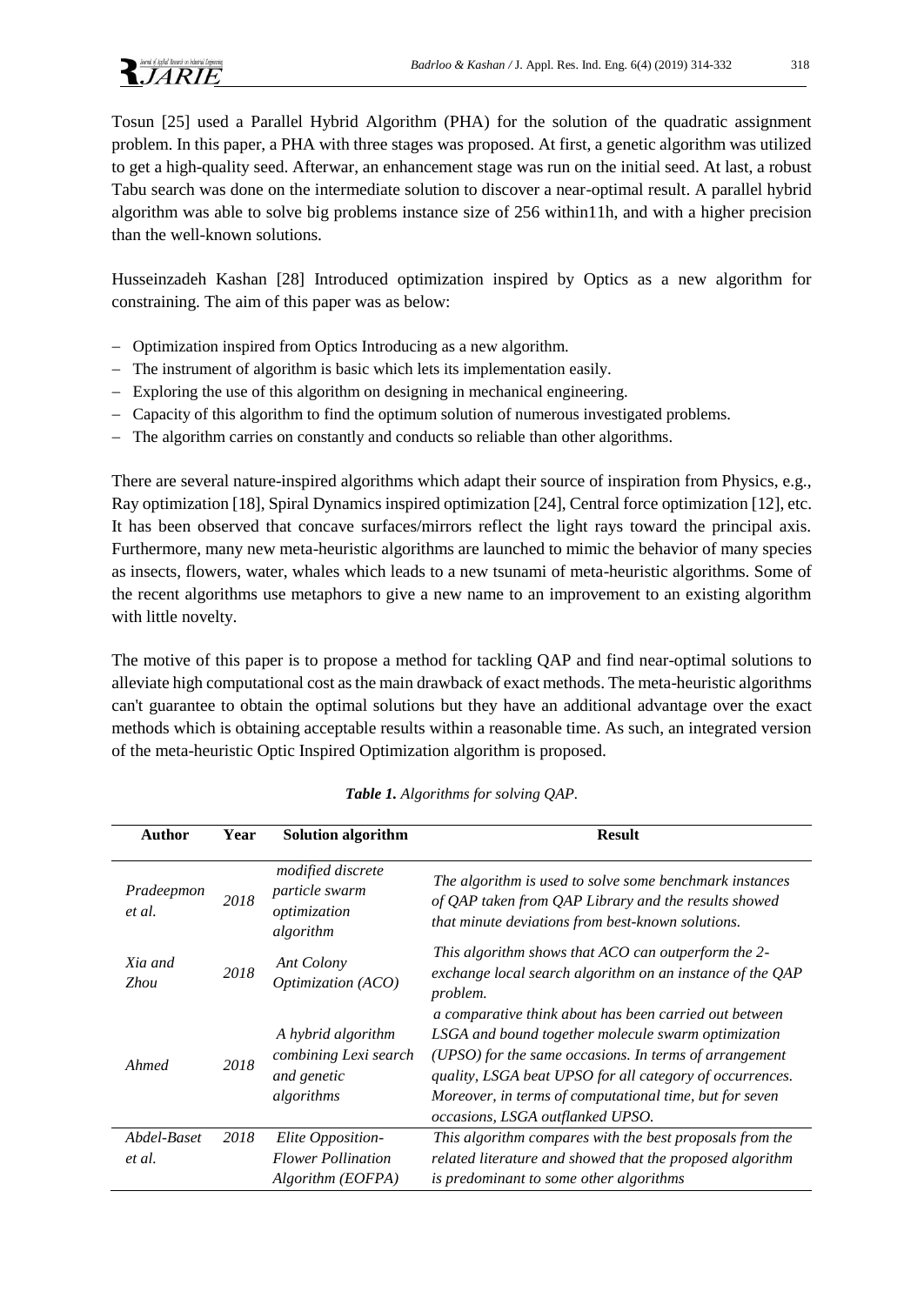|  | of Anglied Research on Industrial Excitencing |  |
|--|-----------------------------------------------|--|
|  |                                               |  |
|  |                                               |  |

| <b>Author</b>        | Year | <b>Solution algorithm</b>                                    | <b>Result</b>                                                                                                                                                                        |
|----------------------|------|--------------------------------------------------------------|--------------------------------------------------------------------------------------------------------------------------------------------------------------------------------------|
|                      |      |                                                              |                                                                                                                                                                                      |
| Shylo                | 2017 | Repeated Iterated<br>Tabu Search Method                      | compare this algorithm with the best existing algorithms<br>for solving this problem had shown its competitiveness with<br>respect to both its performance and quality of solutions. |
| Pradeepmon<br>et al. | 2016 | discrete version of<br>Particle Swarm<br>Optimization (DPSO) | Taguchi's robust plan method has been designed in this<br>paper for discrete molecule swarm optimization calculation<br>for tackling quadratic task issues.                          |
| Lim et al.           | 2016 | Biogeography-Based<br>Optimization (BBO)                     | Out of 61 data from QAPLIB tested, the hybrid method<br>could obtain the well-known solutions for 57 of them.                                                                        |
| Ahmed                | 2015 | <b>Improved Genetic</b>                                      | The efficiency of some benchmark QAPLIB instances have                                                                                                                               |
|                      |      | Algorithm (IGA)                                              | been tested by the proposed GA using SCX and then<br>compared with GAs using other existing crossover<br>operators.                                                                  |
| Azarbonyad           | 2014 | Proposed genetic                                             | The gotten comes about in sensible time appear the                                                                                                                                   |
| and                  |      | algorithm                                                    | effectiveness of proposed GA                                                                                                                                                         |
| <b>Babazadeh</b>     |      |                                                              |                                                                                                                                                                                      |

The popularity of heuristics and meta-heuristics in solving QAP problems have shown above table (Table 1). By the way, we want to know why we need new or improve method for this problem. The answer is that as an optimization problem, QAP can be better solved by a new memetic or improved algorithm when considering a specific dataset. This motivated our try to improve a solution for QAP using the recently proposed Optics Inspired Optimization (OIO). The goal of this paper is to require a procedure for solving QAP and find the best optimal solutions. By the way, the meta-heuristic algorithms can't ensure to get the ideal solutions but they have an additional advantage over the exact methods which are obtaining acceptable results within a reasonable time. As such, an integrated version of the meta-heuristic whale optimization algorithm with optics search (OIO) is proposed.

## **4. Optics Inspired Optimization (OIO)**

The content of this section is mainly focused on optic theory which constitutes the structure of the optics algorithm so-called OIO algorithm. Optic is a branch of physics containing behavior and properties of light which comprises its interactions with matter and the construction of tools that use or detect it. One can find the practical applications of optics in a vast variety of technologies and everyday objects such as telescopes, mirrors, microscopes, lenses, etc. A curved or spherical mirror is a mirror with a curved reflective surface which may be either concave (bulging inward) or convex (bulging outward). Most of curved mirrors have surfaces that are shaped like part of a sphere. The behavior of light reflected by a curved mirror is subject to the same laws as that of plane mirrors, known as the "laws of reflection". The first law says that the incident ray, the reflected ray, and the normal ray all lie on the same plane, and the second law says that the angle between the incident and the normal rays equals to the angle between the reflected ray and the normal one.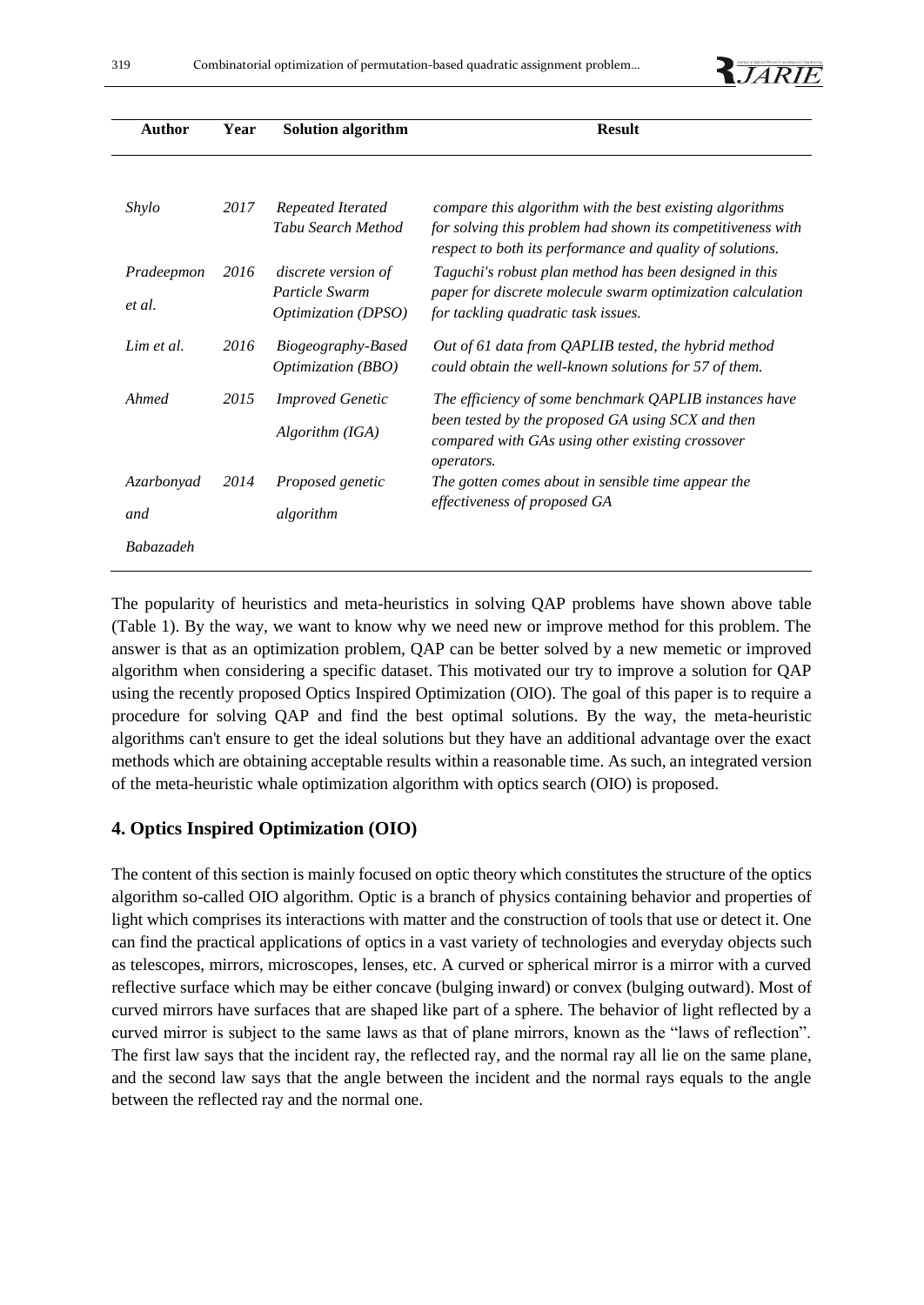

*Fig. 2. Location effect of an object toward focal distance on the object's image.*

Due to the law of reflection, the converging and diverging behavior of concave and convex mirrors cause that curved mirrors show different image types. The OIO is a recently proposed algorithm for unconstrained optimization which treats the surface of the function to be optimized as a wavy mirror in which each peak is assumed to reflect as a convex mirror and each valley to reflect as a concave one. Each individual is treated as an artificial light point that its glittered ray is reflected back by the function surface, given that the surface is convex or concave, and the artificial image (a new solution) is formed based on mirror equations adopted from Optics. There are several constraint handling techniques which have been proposed for handling infeasible solutions. However, these techniques may suffer from problem dependency, no unique way for designing their operators, no unique way for updating their internal parameters, increasing the computational complexity, etc. To equip OIO with a mechanism to handle constraints and to avoid the drawbacks of typical techniques, a feasibility measure is used beside the objective function value to bias the search towards feasible regions. Such a consideration requires to modify several modules in the basic OIO algorithm.

A concave mirror has a reflecting surface that bulges inward (away from the incident light). Such mirrors are used to focus light. Concave mirrors show different image types depending on the distance between the object and the mirror.

These kinds of mirrors are called "converging", because they tend to collect light that falls on them, refocusing parallel incoming rays toward a focus. In concave mirrors, if an object lies between focal point and mirror, its image is virtual, upright and larger than the object, while if the object lies behind of focal point (i.e., the distance of object to mirror is more than focal distance), the image is always real and inverted, however the image size depends on the object's position.

A convex mirror is a curved mirror in which the reflective surface bulges toward the light source. Convex mirrors reflect light outwards and always form a virtual image, since the focus (f) and the center of curvature (r) are both imaginary points positioned inside the mirror, which are not accessible. A collimated beam of light diverges after reflection from a convex mirror, since the normal to the surface differs with each spot on the mirror. The image on a convex mirror is always virtual, upright and smaller than the object. The ray diagram in Fig. 2(b) shows how an image is formed by a spherical convex mirror. Only two rays are used in Fig. 2, however it should be pointed out that there are an infinite number of rays, obviously. Actually, suffice it to draw only two rays so as to locate the image of a point on an object. Accordingly, only two rays are considered coming from the top of object (candles in our case) and then depicted as shown in Fig. 2. When these two rays are extended backward (or forward in case of a concave mirror), their intersection locates the image point position. Similarly, one can depict the two rays coming from each point of the object and then obtain the corresponding image point. Accordingly, one can see the whole image of the object.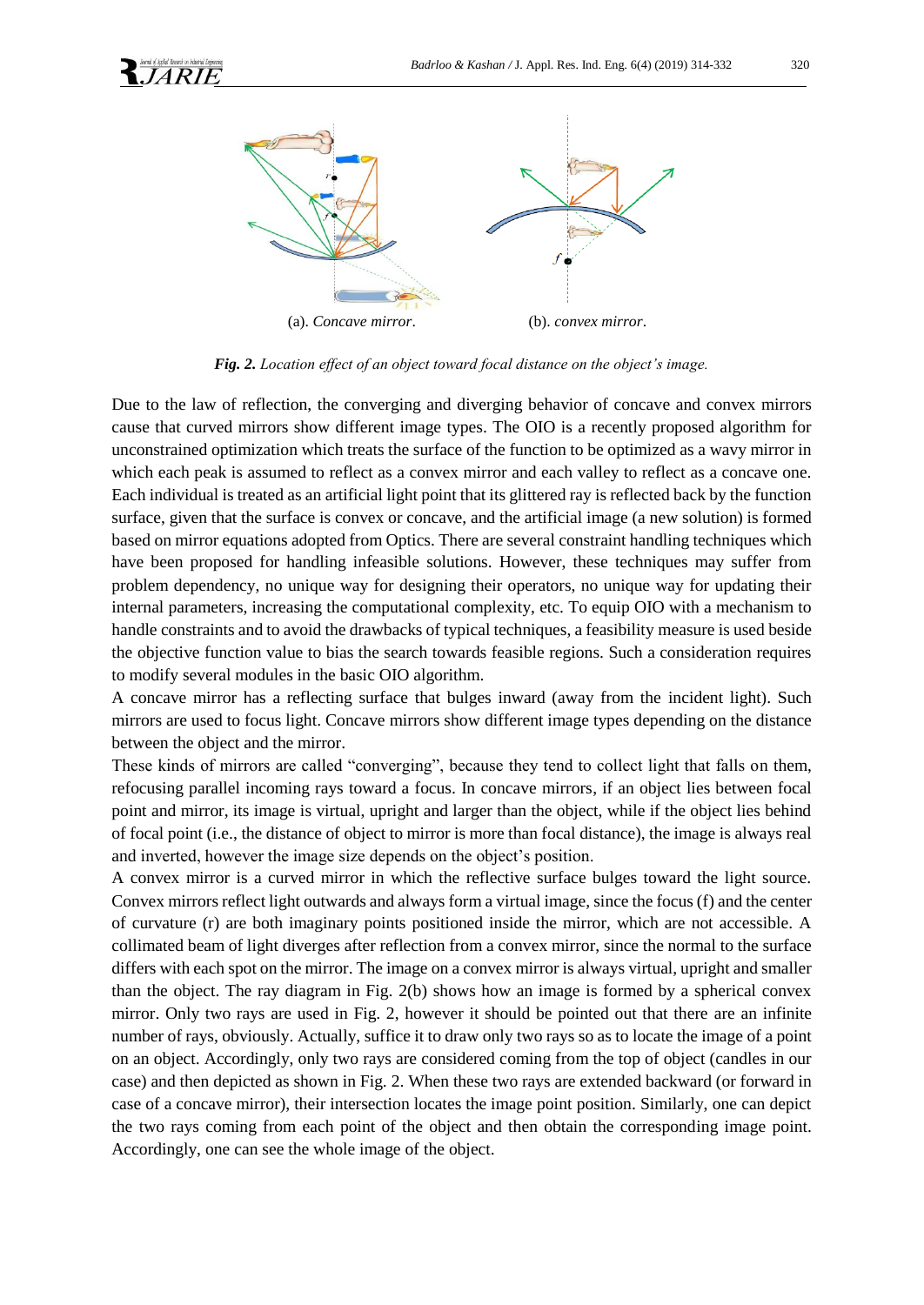**RJARIE** 

The spherical mirror model can be used in order to develop a simple equation for such a kind of mirrors. Using triangle relationship and the laws of reflection, it is also possible to develop a quantitative relationship between the object and image distances. Suppose that f be the focal length, r be the radius of curvature  $(r = 2f)$ , p be the object position, and q be the image position. The mirror equation can be determined approximately as follows in terms of Eq. (2):



*Fig. 3. Triangular relationships between object and its images.*

$$
\frac{2}{r} = \frac{1}{p} + \frac{1}{q} \Rightarrow q = \frac{rp}{2p - r}.
$$
\n(2)

All distances are measured from the vertex, i.e., the point where the axis meets the mirror. Generally, distances are considered positive, if they lie on the same side of the mirror as the light rays themselves. However, if they lie behind the mirror, the distances are taken negative into account. In other words, both of r (or f) and q are negative for a convex mirror and only q is negative for a concave mirror, only when the object lies between the vertex and the focal point.

Magnification (m) is another property of a spherical mirror, which determines how much larger or smaller the image is relative to the object. In practice, m is a simple ratio of the image height (HI) to the object height (HO). Using triangle geometry, this ratio can be written in terms of image position and object position as follows (Eq. 3):

$$
m = -\frac{q}{p} = \frac{HI}{HO} \Rightarrow HI = -HO\frac{q}{p}.
$$
\n(3)

Virtual images are always behind the mirror, which means that the image position is negative. When the absolute value of a magnification is less than 1, the image is smaller than the object and when the absolute value of the magnification is greater than 1, the image is larger than the object. A negative magnification means that the image is inverted relative to the object.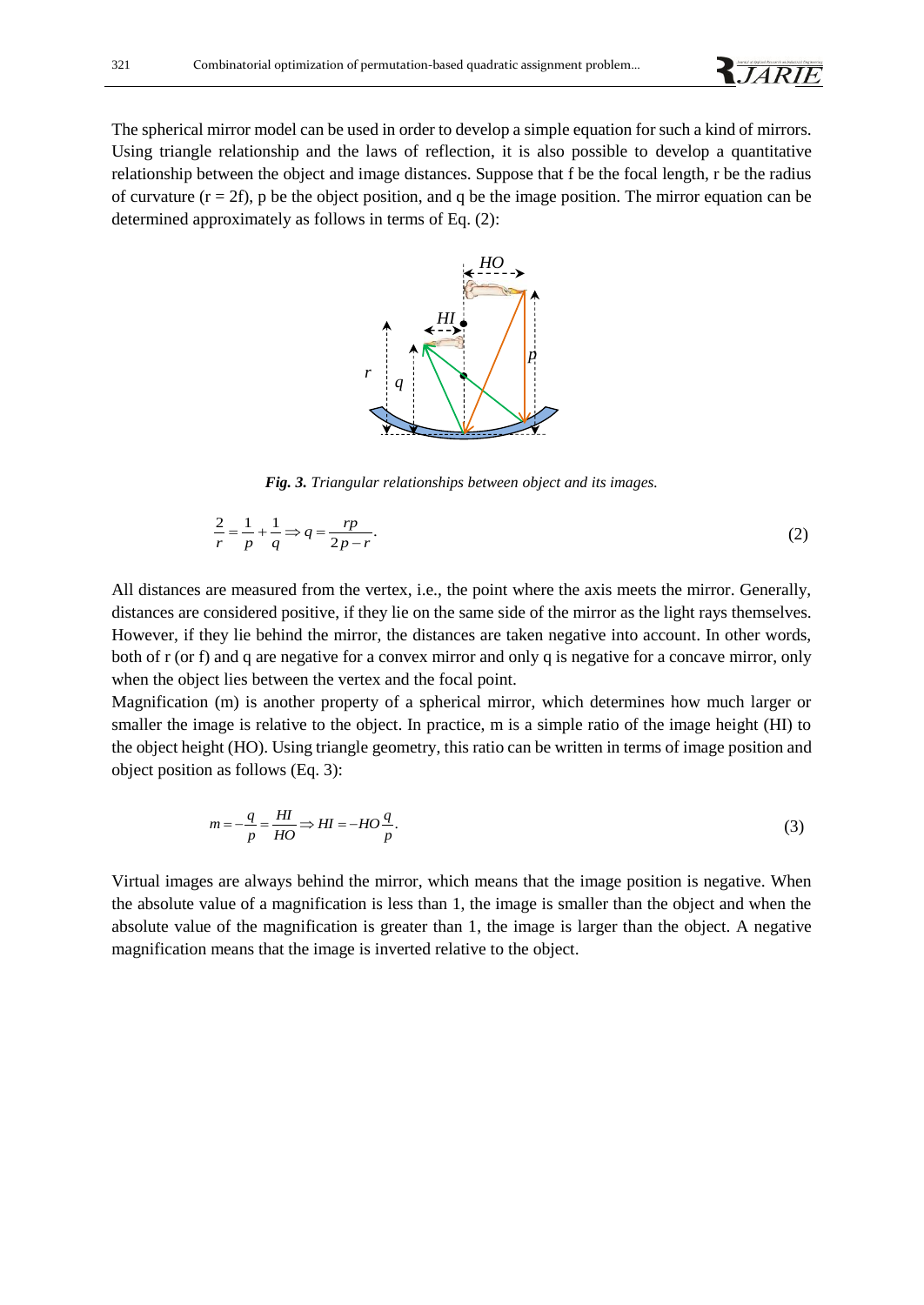

*(a). Spherical mirror*. *(b). Aberration amount of ray from focal point f.*

#### *Fig. 4. Spherical mirrors and aberration amount of object from mirror.*

In order to form an image, this equation uses only rays that are close to and almost parallel with the main axis. Such a situation is physically imposed through assuming that the angle the incident beam makes with the axis is small enough to make the approximations  $sin(\theta) \approx \theta$  for rays coming from the axis. In reality, the ray coming from an object toward a mirror is diverging, so not the entire ray is close to or parallel to the axis. Those rays which are far from the main axis do not converge to a single point. The fact is that a spherical mirror does not bring all parallel rays to a single point known as "spherical aberration".

This defect is most noticeable for light rays striking the outer edges of the mirror. Rays that's trike the outer edges of the mirror fail to focus in the same precise location as light rays that strike the inner portions of the mirror. This causes that the images of objects as seen in spherical mirrors are often blurry.

The extent of the ray divergence (k) from the focus called the lateral aberration, can be quantized in terms of the distance HO of the light ray from the principal axis of a concave mirror with the radius of curvature r. The lateral aberration k is determined by Eq. (4) [31].

$$
\kappa = \frac{r^2}{2\sqrt{r^2 - HO^2}} - \frac{r}{2}.
$$
 (4)

Eq (4) predicts that when HO is kept constant and the radius of curvature gets larger, the lateral aberration *k* decreases. Such a mechanism is used for correcting artificial spherical aberration in OIO. First of all, one should define the objects (i.e., population). In this section, the mechanism to model the above-mentioned physical concept is shown artificially with the goal of developing an efficient optimization algorithm named OIO. The OIO algorithm is a population-based evolutionary algorithm inspired from optics science. In this algorithm, it is assumed that some artificial light points (points in  $R^{n+1}$  whose mapping in  $R^n$  are potential solutions to the problem) are sitting in front of an artificial wavy mirror (function surface) which reflects their images. OIO treats the surface of the function as the reflecting mirror composed of peaks and valleys in order to be optimized. In the following, two terms "mirror" and "function surface" are equivalently will be used. Each peak and valley are treated respectively as a convex reflective surface and concave reflecting surface.

Accordingly, the artificial reflected ray from an artificial light point is reflected back artificially by the function surface, depending on the reflecting surface is partially a part of a peak or a part of a valley. Also, the artificial image point (a new point in  $\mathbb{R}^{n+1}$  mapped in  $\mathbb{R}^n$  as a new solution in the search domain) is formed upright (toward the light point position in the search space) or inverted (outward the light point position in the search space) [14]. Fig. 4 shows the main idea for generation of new solutions in a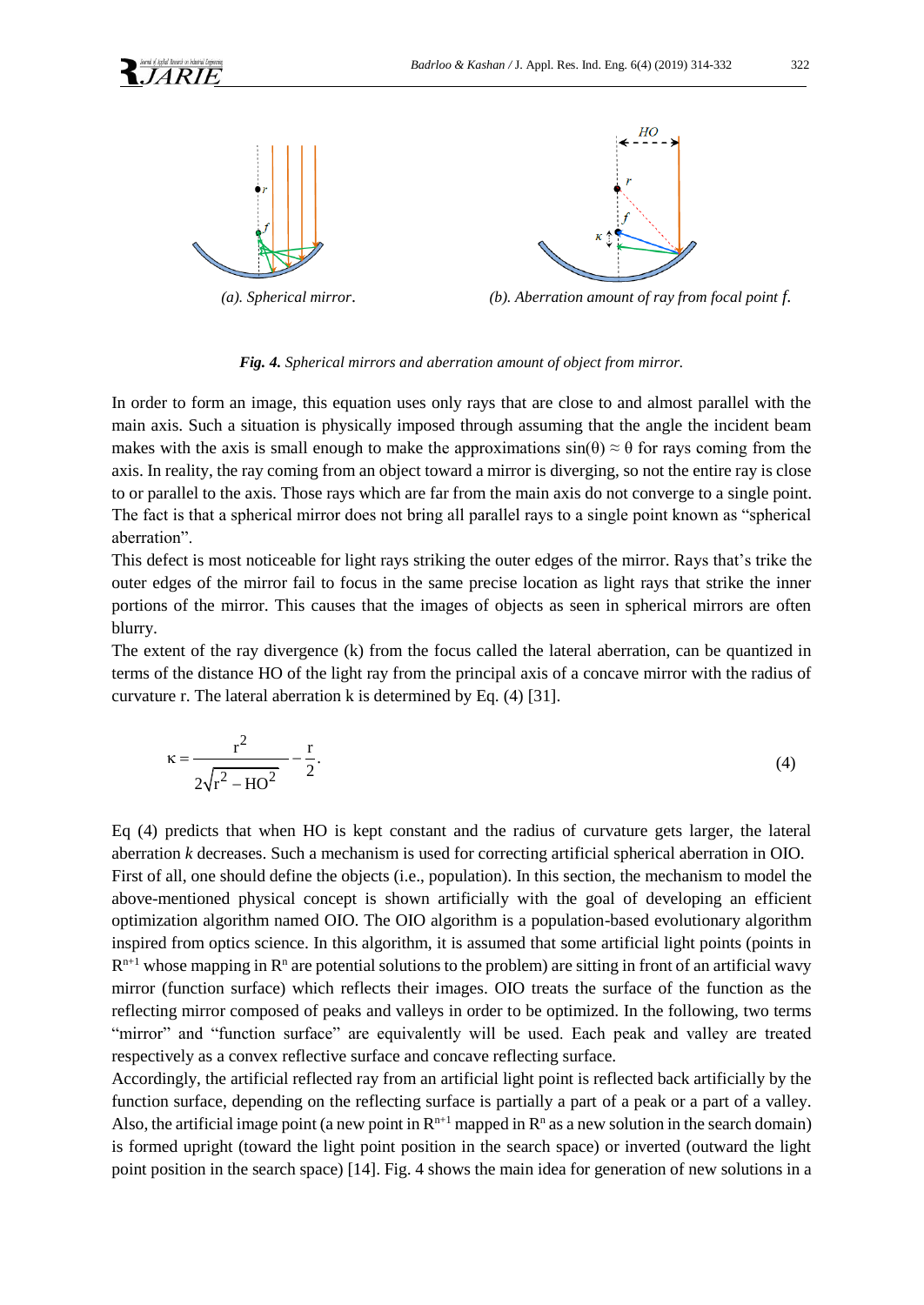single-dimension search space. In Fig. 4, it is assumed that an artificial light point (i.e. object) is positioned in the joint search-and-objective space in front of the function surface (i.e. mirror) in a particular distance from the vertex (values on the X-axis constitutes the search/solution space and values on the f(X)-axis constitutes the objective space. The set of all points in  $X-f(X)$  coordinate system constitutes the joint search-and-objective space). The artificial image is formed in the joint search-andobjective space and its position and height are determined through mirror equation (Eq. (1)) and magnification equation (Eq. (2)). Eventually, mapping the artificial image position in the search space, depending on the type of the reflecting part of the function surface (convex or concave) and depending on the position of the artificial light point (i.e. object) in the joint search-and-objective space, there are 4 different situations under which new solutions are generated (Fig. 5). Assuming that solution O in the population, a different solution F (vertex point) is randomly peaked form the population. If the corresponding objective function value of F is worse that the corresponding objective function value of O, it is consequently assumed that the surface is convex and a new solution is generated upright somewhere toward O, on the line connecting O and F (Fig.  $5(a)$ ). While, if the corresponding objective function value of F is better that the corresponding objective function value of O, it is consequently assumed that the surface is concave and a new solution is generated upright somewhere toward O (Fig. 5(b)), or inverted outward O (Fig. 5(c)) on the line connecting O and F in the search space [14].



*Fig. 5. Generation of new solutions in single-dimension search space [14].*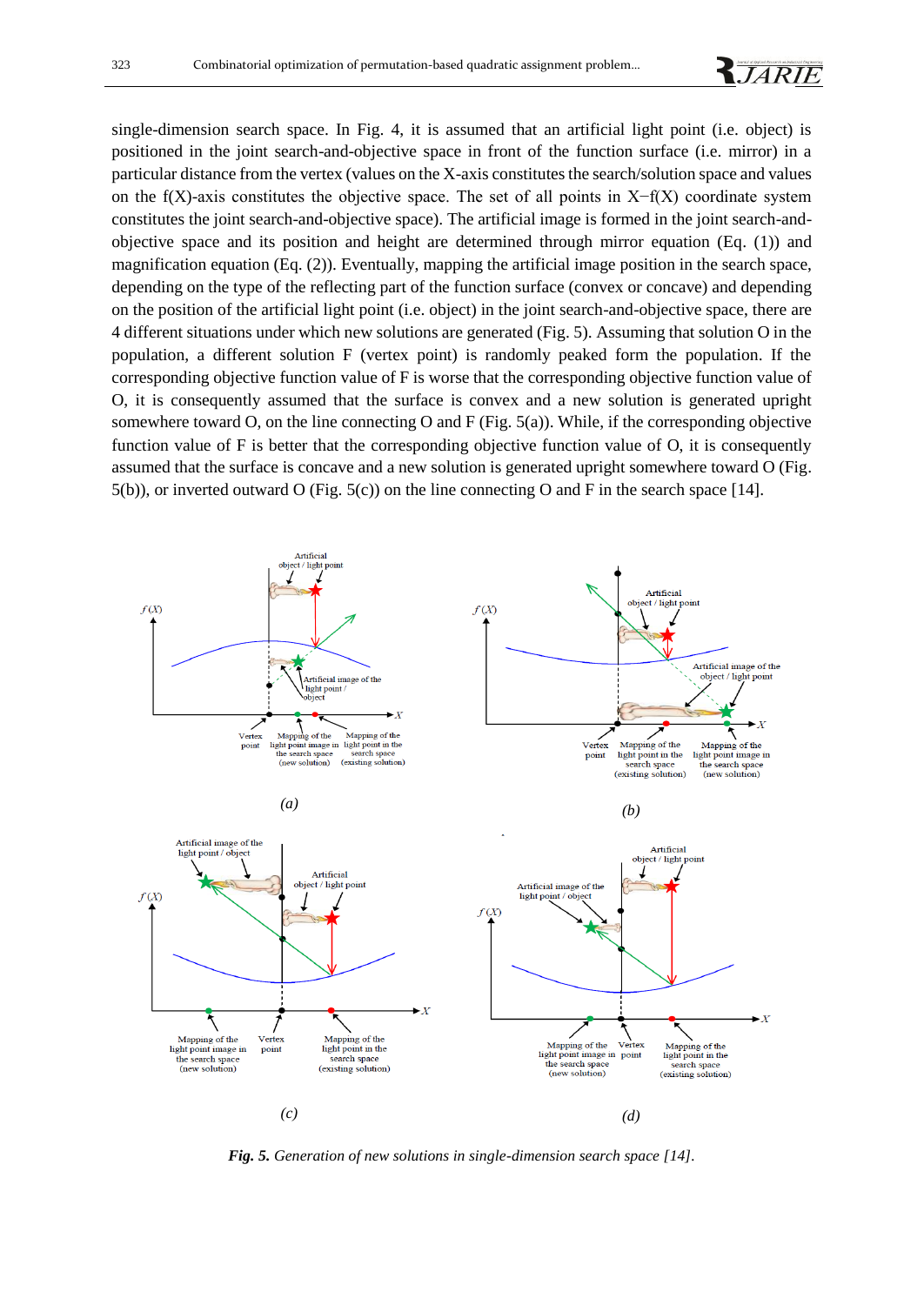As it could be observed from the conceptual model depicted in Fig. 5, the OIO logic for generating new solutions can explore and exploit the optimality during the search. Exploration can be relatively controlled through a big mutation in solution space, while exploitation can be carried out by a relatively smaller mutation during the initial solutions. In the following, the used notations for developing OIO algorithm are first presented and then the steps of the proposed algorithm are explained. Owing to the importance of this matter, these four depictions are separately drawn and their corresponding explanations are distinctly presented, as well.

In fact, the general mechanism is as follows: first of all, the number of NO solutions as initial solutions are randomly generated to form initial positions of the artificial light points in search space. Then, in iteration t, each artificial light point j with location (position)  $\vec{O}_j^t = [o_{jl}^t o_{j2}^t ... o_{jn}^t](j=1,..., NO)$  in search space (in the joint search-and-objective space in position  $[\mathbf{o}_{j1}^{\text{t}} \ \mathbf{o}_{j2}^{\text{t}} \ ... \ \mathbf{o}_{jn}^{\text{t}} \ \mathbf{s}_{j,i_k}^{\text{t}}]$  $[\text{o}_{jl}^{\text{t}} \text{o}_{j2}^{\text{t}} ... \text{o}_{jn}^{\text{t}} \text{s}_{j,i_k}^{\text{t}}]$ ) in front of the artificial mirror (function surface) is positioned in distance  $p_{j,i_k}^t$  $p_{j,i_k}^t$  from the vertex of mirror and its artificial image in joint search-and-objective space is formed in distance of  $q_{j,i_k}^t$  $q_{j,i_k}^t$  (on objective/function axis) from the vertex of the object.



*Fig. 6. Flowchart of basic OIO algorithm.* 

Since the main axis passes through  $\vec{F}_{i_k}^t$  point in the search space ( $\vec{F}_{i_k}^t$  $\vec{F}_{i_k}^t$  is randomly selected from the current solution set or population, conditionally upon that  $f(\vec{F}_{i_k}^t)$  $f(\vec{F}_{i_k}^t)$  should be different from  $f(\vec{O}_j^t)$ ), while the artificial mirror radius of curvature is  $r_{i_k}$  $r_{i_k}^t$ . Mapping the artificial image position into the solution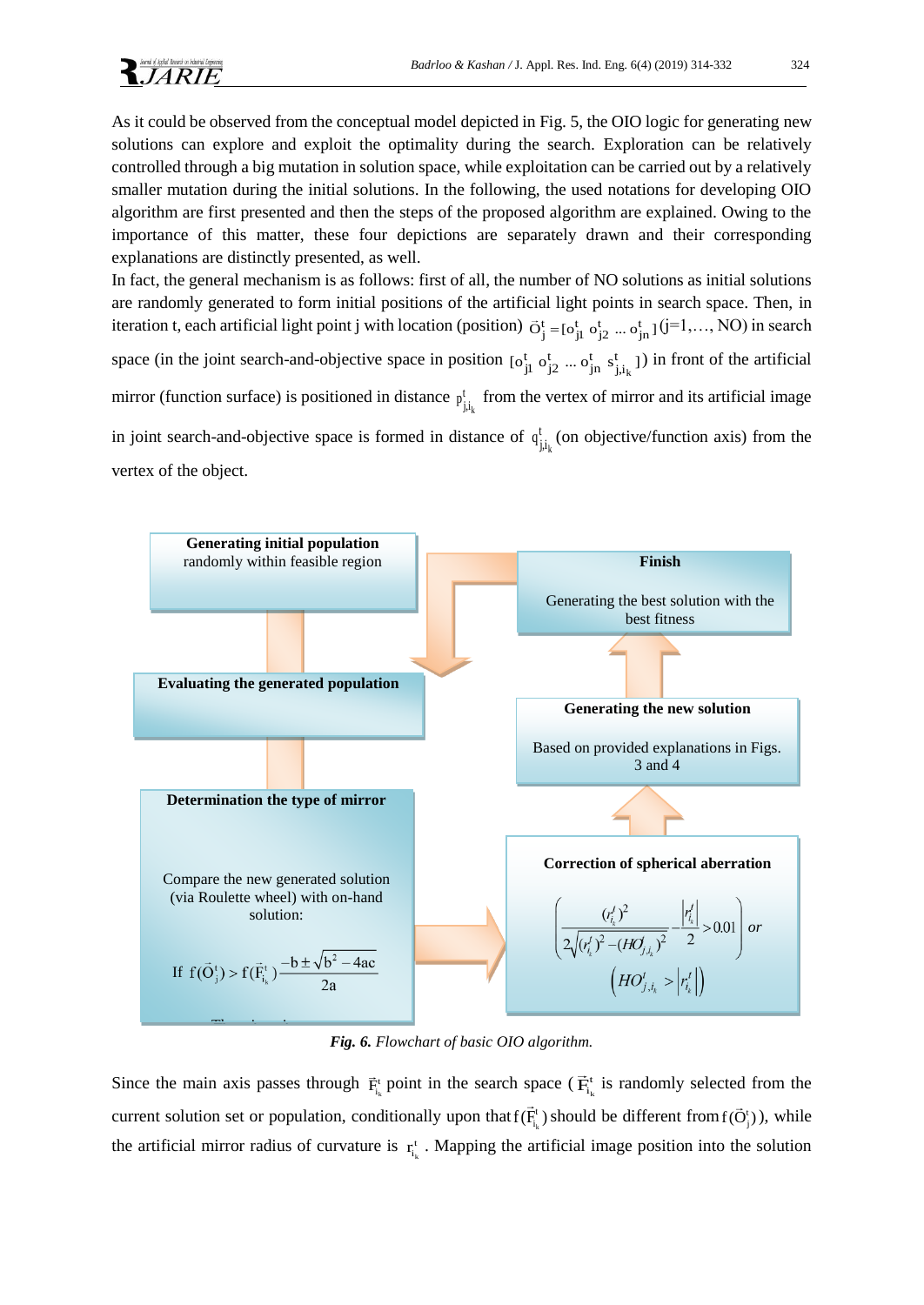space generates an artificial image position  $\vec{I}^{\text{t}}_{j,i_k}$  $\vec{I}^{\,t}_{j,i_k}$  in the search space which be considered as a new solution of the problem [14].

#### **5. Experimental Results and Discussions**

Regarding the QAP, it should be pointed out that the QAPLIB library [\(http://www.seasupenn.edu\qaplib\)](http://www.seasupenn.edu/qaplib) contains approximately 140 different sample instances which usually are used by researchers for comparison of different methods. The size of these samples ranges from 12 to 256 and there are only 4 samples larger than 100. Most of these instances are already solved by relatively good heuristic algorithms such as Tabu Search method.

The biggest limitation of this study is the lack of an optimal response for comparison. Because in the online library of permutation problems solved, only the final values of the best answers are inserted, meaning neither the solution used to obtain that value, nor the time needed to reach that answer, nor even the reference article that It has earned it, no mention of it. So, the comparison is very difficult and time-consuming. The second major limitation of this research is the inadequacy of the files containing the reference information. Therefore, the best practice that the present researcher has succeeded in coding is to solve this problem and convert these single-column matrices into square matrices and correctly add the original diameter values, Suitable only for symmetric problems and incapable of asymmetric matrices. Therefore, asymmetric matrices can also be modified and inserted into the OIO by finding better methods or spending a lot of time.

The sample instances of the QAPLIB library could be classified into four main categories. Considering this feature, the problems of the first category have relatively less dominancy of flow, while the realworld problems have more dominancy of flow. To cover the structure of the distance matrix, the dominancy of dd distance can be correspondingly defined. In order to analyze the QAP, one should consider that there are multiple optimum solutions in a large number of samples, owing to symmetric structure of the problem (such as sample class ii) at the maximum distance from each other, i.e., n. So, in such conditions, the distance to the nearest optimal point should be measured. Since the exact number of optimum solutions for samples of QAP are not given, a relatively big arbitrary number is taken into account as the number of optimal solutions (the best ever known solutions). In this research, a great amount of efforts is made to have a comprehensive selection taking the following criteria into account:

- − Considering different sizes of problems to evaluate the proposed algorithm (to the possible extent for this algorithm and current research) through factors such as solving speed in small and large instances, exhaustion power in large cases and determination of tuning impact for each of the used parameters in final solution.
- − Taking different types of data so as to enhance the applicability of the research.
- − Applicability of the problem in terms of type, values of variables, and size.
- − Solving feasibility of the problem in terms of needed computational time and power/ability of the algorithm.
- − Standardizing the current problem to be solved by meta-heuristic population-based algorithms based on existing records.

In solving all selected samples of QAP using OIO algorithm, its initial tuning is first evaluated in different statuses and the best-obtained result accompanied by its parameters are registered in the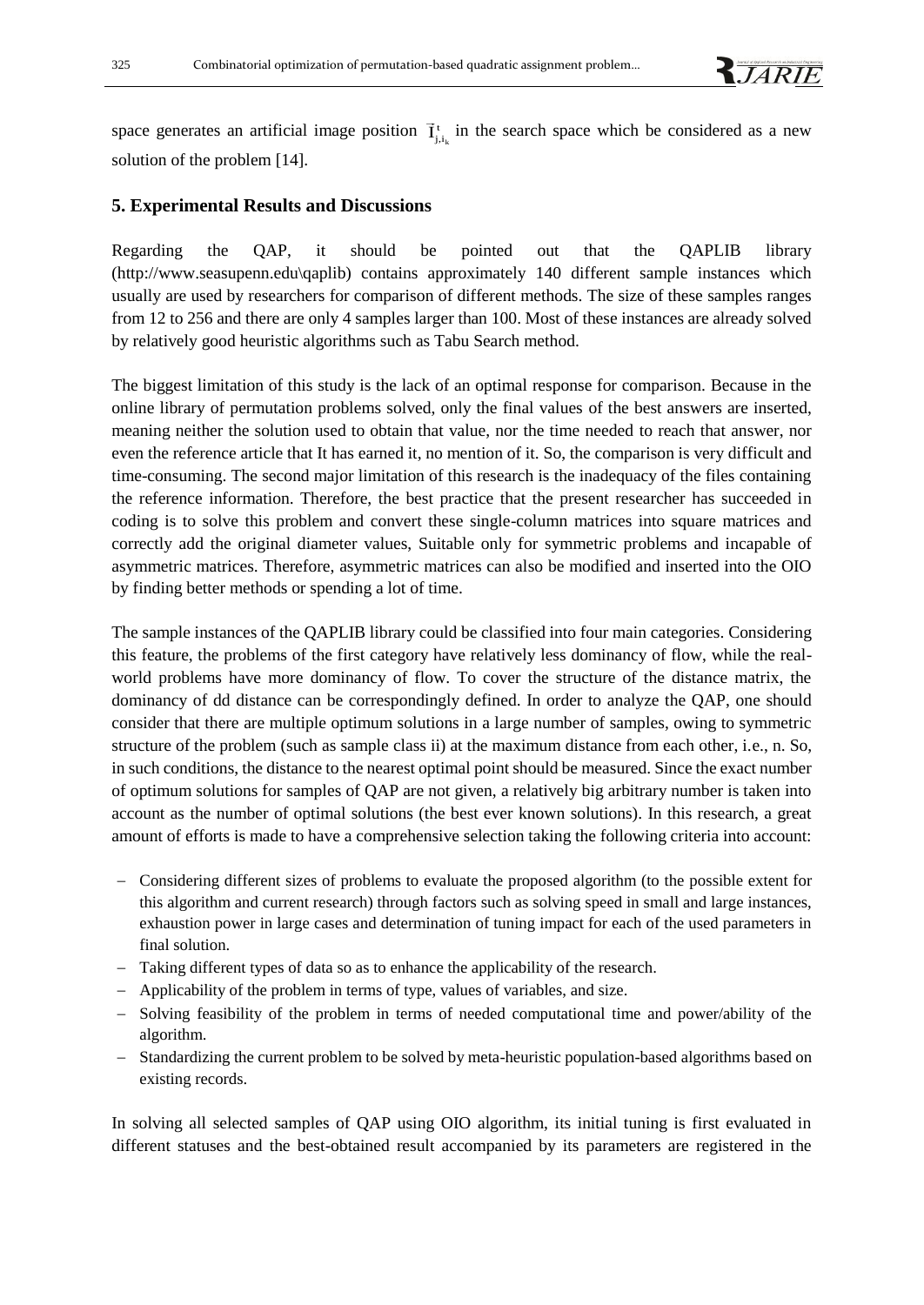research. Moreover, to check the proximity of the gained solutions to the best ones, a comparison is conducted between the obtained solutions and the best ever obtained ones (QAPLIB).

| No. | <b>Abbreviation</b> | No. of<br><b>locations</b> | No. of<br>evaluations | No. of<br>ravs | No. of<br>mirrors | <b>OIO</b><br>solution | <b>Best solution of</b><br><b>QAPLIB</b> |
|-----|---------------------|----------------------------|-----------------------|----------------|-------------------|------------------------|------------------------------------------|
|     | Chrl2a              | 12                         | 1500                  | 30             |                   | 9552                   | 9552                                     |
| 2   | Chr15a              | 15                         | 2000                  | 30             |                   | 9896                   | 9896                                     |
| 3   | Chr22a              | 22                         | 3000                  | 30             |                   | 7818                   | 6156                                     |
| 4   | Chr25a              | 25                         | 4000                  | 30             |                   | 4525                   | 3796                                     |
| 5   | Bur26a              | 26                         | 4000                  | 35             |                   | 5537890                | 5426670                                  |
| 6   | Kra30a              | 30                         | 5000                  | 35             |                   | 90552                  | 88900                                    |
| 7   | Esc32a              | 32                         | <i>5000</i>           | 35             |                   | 150                    | 130                                      |
| 8   | Ste36a              | 36                         | 5000                  | 50             |                   | 9736                   | 9526                                     |
| 9   | Esc64a              | 64                         | 5000                  | 50             |                   | 153                    | 116                                      |

*Table 2. Solving QAP by OIO algorithm.*

The obtained results gained from solving the selected problems of symmetric QAP using OIO algorithm are reported in Table 2. These results comprise two sets of information pertaining to tuning of OIO algorithm;

- − The first category contains parameters of pre-tuning of the algorithm such as "Num of Light Point", where it is assumed that each object shines "Num of Light Points" light rays to mirror, i.e. "Num of Light Points" random numbers are generated for each object. The minimum and maximum number of mirrors in which the objects are positioned in front of them, and also the number of evaluations should be tuned in each iteration.
- − The second category includes the obtained results of running the algorithm such as the spent computational time to obtain the optimum solution, the obtained optimum solution and the successfulness amount of the proposed algorithm measured through comparing its results with the already reported optimum solutions in the literature. These values show the performance of the proposed OIO algorithm in solving QAP to be able to evaluate it. As can be seen, the obtained results of the OIO algorithm are reported just next to the best ever found solutions in the QAPLIB library to show the performance of the proposed OIO algorithm. In this research, depending on the obtained solution of OIO algorithm, the gained permutation of the OIO (which is shown in fig 7 to Fig. 14) is reported separately for each of the sample problems.

|  | 7 5 12 2 1 3  |  |  |
|--|---------------|--|--|
|  | 9 11 10 6 8 4 |  |  |

*Fig. 7. Permutation of problem "Chr12a" with OIO algorithm.*

| 5 10 8 13 12          |  |  |
|-----------------------|--|--|
| $11 \t14 \t2 \t4 \t6$ |  |  |
| 7 15 3 1 9            |  |  |

*Fig. 8. Permutation of problem "Chr15a" with OIO algorithm.*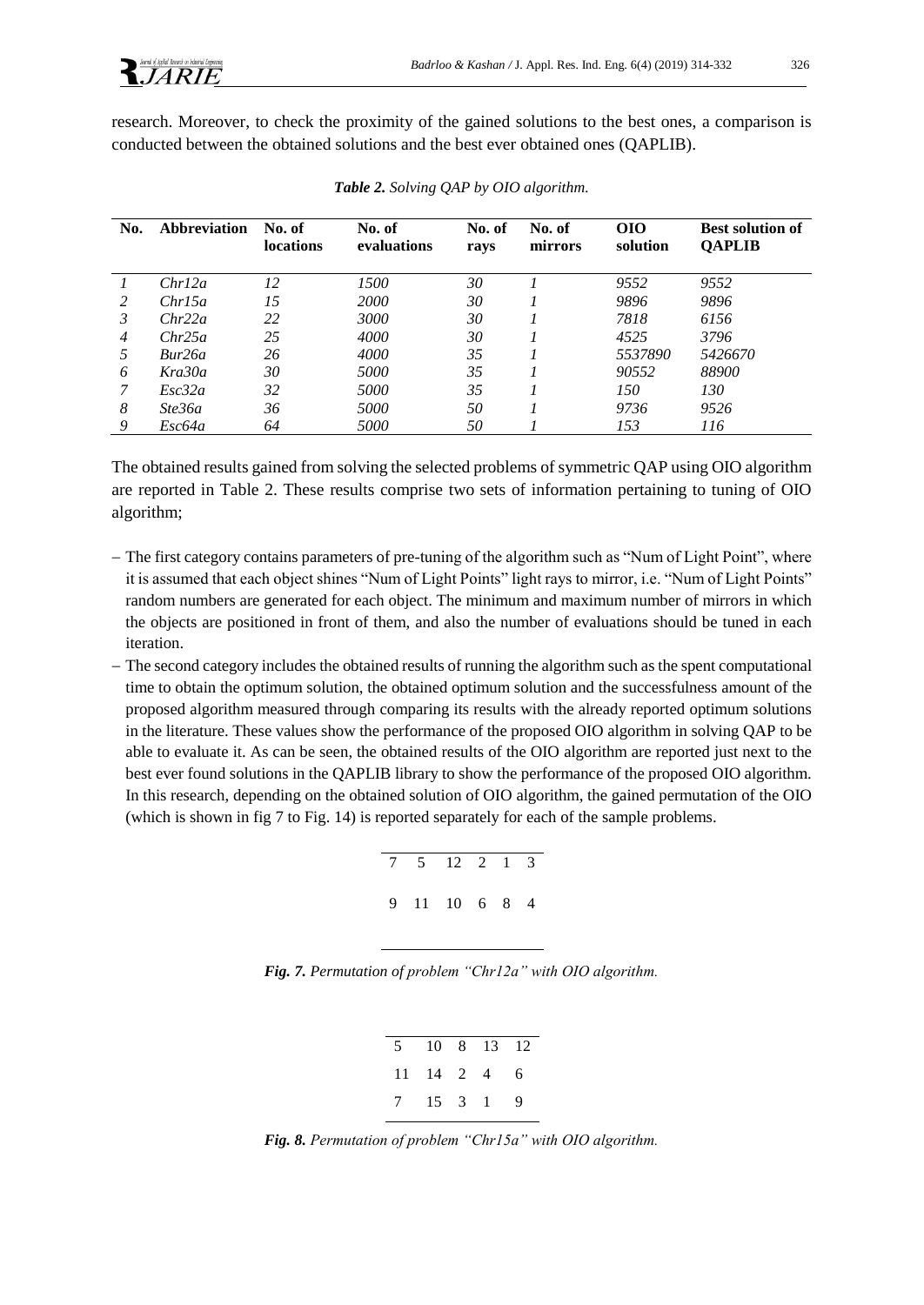

|                     |  | 1 4 6 20 2 13 3 19    |  |  |
|---------------------|--|-----------------------|--|--|
|                     |  | 17 11 18 16 12 10 5 8 |  |  |
|                     |  |                       |  |  |
| 9 7 15 22 14 21 p P |  |                       |  |  |

*Fig. 9. Permutation of problem "Chr22a" with OIO algorithm.*

|   |   | 16 25 24 23 22 |              |      |
|---|---|----------------|--------------|------|
|   |   | 15 17 18 19 21 |              |      |
| 6 |   | 8 13 14 20     |              |      |
| 5 |   | 7 12 9         |              | - 11 |
|   | 3 | 2              | $\mathbf{1}$ | 10   |

*Fig. 10. Permutation of problem "Chr25a" with OIO algorithm.*

|  |  | 3 1 17 21 11 23 2 18 13 |  |  |
|--|--|-------------------------|--|--|
|  |  | 4 9 15 10 7 16 19 6 26  |  |  |
|  |  | 5 8 14 20 22 24 12 25 p |  |  |

*Fig11. Permutation of problem "Chr26a" with OIO algorithm.*

|  |  | 14 4 30 27 18 15  |  |
|--|--|-------------------|--|
|  |  | 23 29 24 11 20 17 |  |
|  |  | 33 16 12 8 21 1   |  |
|  |  | 22 10 13 9 7 19   |  |
|  |  | 5 2 28 25 6 26    |  |

*Fig12. Permutation of problem "Kro30a" with OIO algorithm.*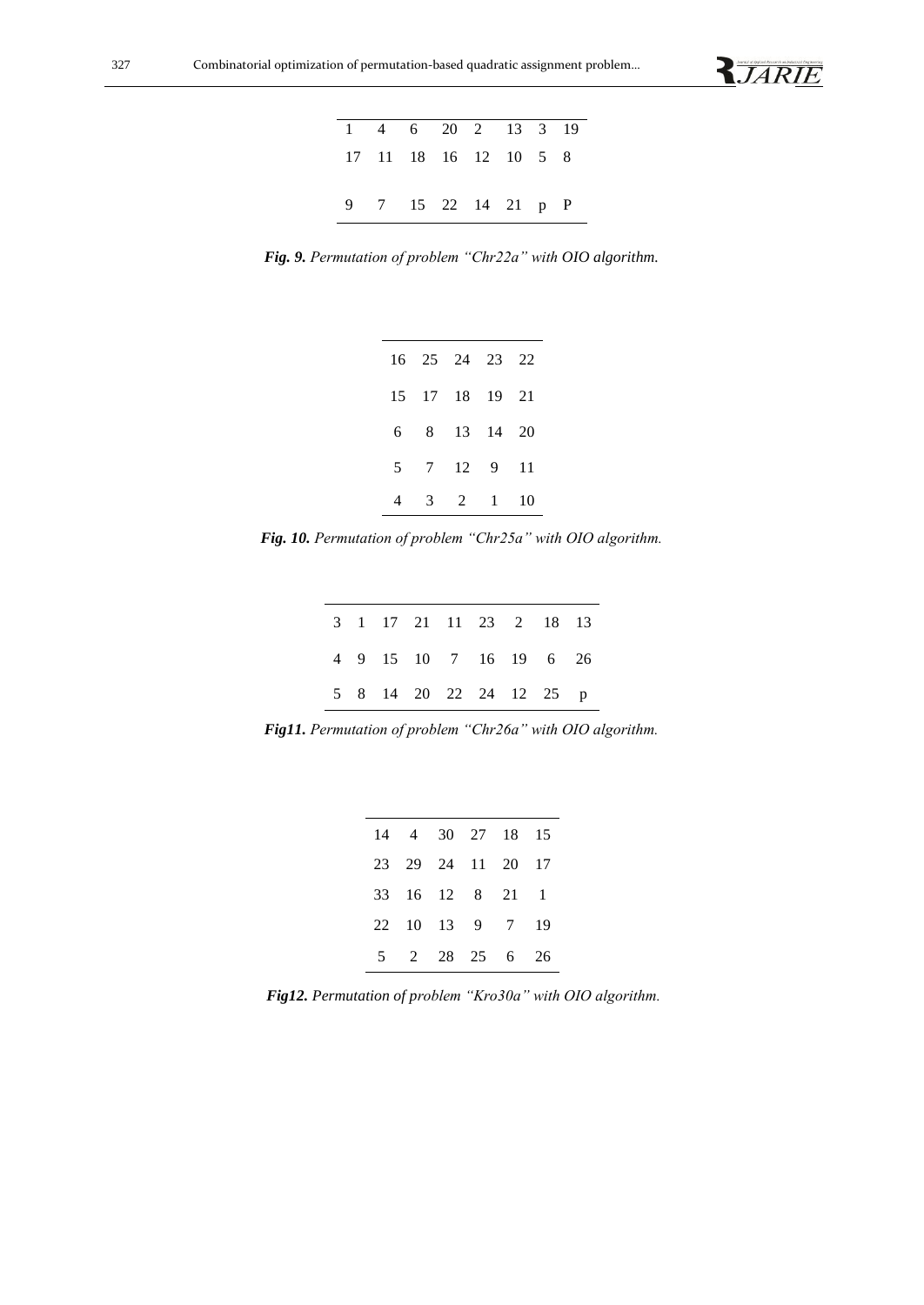|  |  |  | 5 3 18 26 8 31 12 2     |  |
|--|--|--|-------------------------|--|
|  |  |  | 7 27 11 9 13 29 22 30   |  |
|  |  |  | 16 10 15 19 32 14 25 21 |  |
|  |  |  | 1 17 4 28 20 23 6 24    |  |

*Fig. 13. Permutation of problem "Esc32a" with OIO algorithm.*

| 14 3 31 35 18 25 36 32 6 |  |  |  |  |
|--------------------------|--|--|--|--|
| 16 20 11 26 30 4 12 7 28 |  |  |  |  |
| 23 8 17 1 22 34 19 33 24 |  |  |  |  |
| 2 27 10 15 9 29 5 21 13  |  |  |  |  |

*Fig. 14. Permutation of problem "Ste36a" with OIO algorithm.*

As already explained, to solve QAP using OIO algorithm one should first tune the parameters such as number of evaluations, number of mirrors in each problem and also number of shone rays to mirror by each object. As could be seen from the obtained results, the OIO algorithm has acceptable performance compared to the online library of QAP problems named QAPLIB and can well tackle other hard combinatorial optimization problems.

| No.            | <b>Abbreviation</b> | No. of<br>locations | <b>OIO</b><br>solution | <b>Best solution of</b><br><b>QAPLIB</b> | <b>Percent of</b><br>successfulness |
|----------------|---------------------|---------------------|------------------------|------------------------------------------|-------------------------------------|
| 1              | Chrl2a              | 12                  | 9552                   | 9552                                     | 100                                 |
| 2              | Chrl5a              | 15                  | 9896                   | 9896                                     | 100                                 |
| 3              | Chr22a              | 22                  | 6098                   | 6156                                     | 100                                 |
| $\overline{4}$ | Chr25a              | 25                  | 4265.8                 | 3796                                     | 88.98                               |
| 5              | Bur26a              | 26                  | 5537890                | 5426670                                  | 97.99                               |
| 6              | Kra30a              | 30                  | 90056.89               | 88900                                    | 98.71                               |
| 7              | Esc32a              | 32                  | 132.68                 | 130                                      | 97.98                               |
| 8              | Ste36a              | 36                  | 9635                   | 9526                                     | 98.86                               |
| 9              | Esc64a              | 64                  | 122                    | 116                                      | 95.08                               |

*Table 3. Performance of OIO algorithm in solving sample problems of QAP.*

In Table 3, the performance of the OIO algorithm is shown through reporting the percent of its successfulness to reach the optimum solution. As could be seen, the OIO algorithm can well solve both small instances (with 12 and 14 locations) and large problems (with 64 locations). So, it is highly recommended for solving other sample problems of QAP.

Regarding the spent computational time of such problems, one can conclude that the proposed algorithm has appropriate performance since OIO can reach an acceptable solution within one minute for sample problems with the size up to 22 facilities. So, using OIO in solving QAP with such sizes are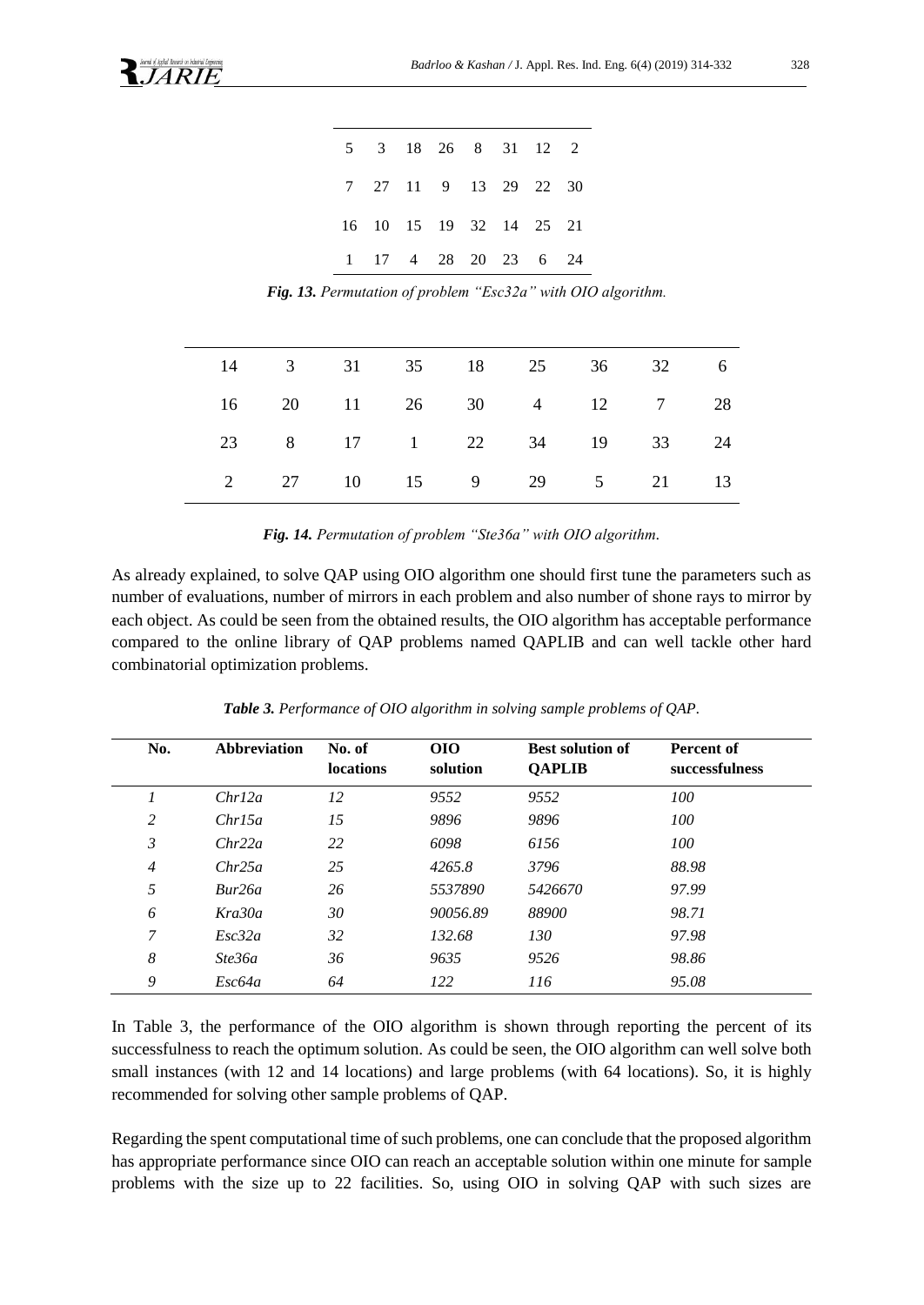recommended, Table 3 shows that the spent computational time of solving QAP sample instances increases by growth of the problem size since by such increment, the number of evaluations and even number of mirrors, employed for assessing, increase.

Also, Table 4 shows the computation time required to obtain the precision of operation required for the optical algorithm and its other components to solve double allocation problems separately so that the reader can clearly see the computation time of the algorithm and even Compare this time with other algorithms and choose the best algorithm in terms of time.

| No.                 | Abbreviation | No. of locations | OIO time |
|---------------------|--------------|------------------|----------|
|                     |              |                  | (s)      |
| $\boldsymbol{\eta}$ | Chrl2a       | 12               | 8/9      |
| 2                   | Chr15a       | 15               | 3/20     |
| 3                   | Chr22a       | 22               | 65/6     |
| $\overline{4}$      | Chr25a       | 25               | 95/8     |
| 5                   | Bur26a       | 26               | 116/36   |
| 6                   | Kra30a       | 30               | 102      |
| 7                   | Esc32a       | 32               | 185      |
| 8                   | Ste36a       | 36               | 359      |
| 9                   | Exc64a       | 64               | 1289/9   |

*Table 4. Time of OIO algorithm in solving sample problems of QAP.*

Extensive studies on the quadratic allocation problem have been carried out so far using precise and innovative methods. In this study, we have compared the problems solved through the optical algorithm with the traditional genetic algorithm and the intelligent one, and presented the results numerically in Table 5.

| <b>Abbreviation</b> | <b>QAPLIB</b> | <b>Traditional Genetic</b> |        | <b>Intelligent Genetic</b> |        | <b>OIO</b> Algorithm |        |
|---------------------|---------------|----------------------------|--------|----------------------------|--------|----------------------|--------|
|                     |               | <b>Algorithm</b>           |        | <b>Algorithm</b>           |        |                      |        |
|                     |               | solution                   | time   | solution                   | time   | solution             | time   |
| Chr22a              | 6156          | 6202/5                     | 75/9   | 6194/40                    | 72/9   | 6098                 | 65/6   |
| Chr25a              | 3796          | 4356/20                    | 96/8   | 4243/23                    | 93/8   | 4265/8               | 95/8   |
| Bur26a              | 5426670       | 5426670                    | 117/3  | 5426670                    | 115    | 5537890              | 116/3  |
| Kra30a              | 88900         | 90317/99                   | 150/7  | 90107/43                   | 145/8  | 90056/89             | 102    |
| Esc32a              | 130           | 134/13                     | 190/9  | 132/8                      | 192/8  | 132/68               | 185    |
| Ste36a              | 9526          | 9668/12                    | 354/8  | 9660/27                    | 360/8  | 9435                 | 359    |
| Esc64a              | 116           | 126                        | 1315/4 | 129                        | 1357/9 | 122                  | 1289/9 |

*Table 5. Comparison of OIO algorithm with genetic algorithm.*

In the figure above, a general comparison is made between the optics-based algorithm and the traditional genetic algorithm and the intelligent genetic algorithm, as well as the duration of each of these algorithms. As can be seen, the optics algorithm performs better than other meta-algorithms and is recommended to use. In solving these permutation problems through optical algorithm, precision and heuristic methods are remarkably time-saving and obtain better performance and success than other meta-heuristic algorithms, including genetic algorithms. Therefore, it is recommended to use this algorithm to solve permutation problems such as the round-trip seller problem and the double allocation problem. The results obtained for small sizes (10–12–12 equations) in the quadratic allocation problem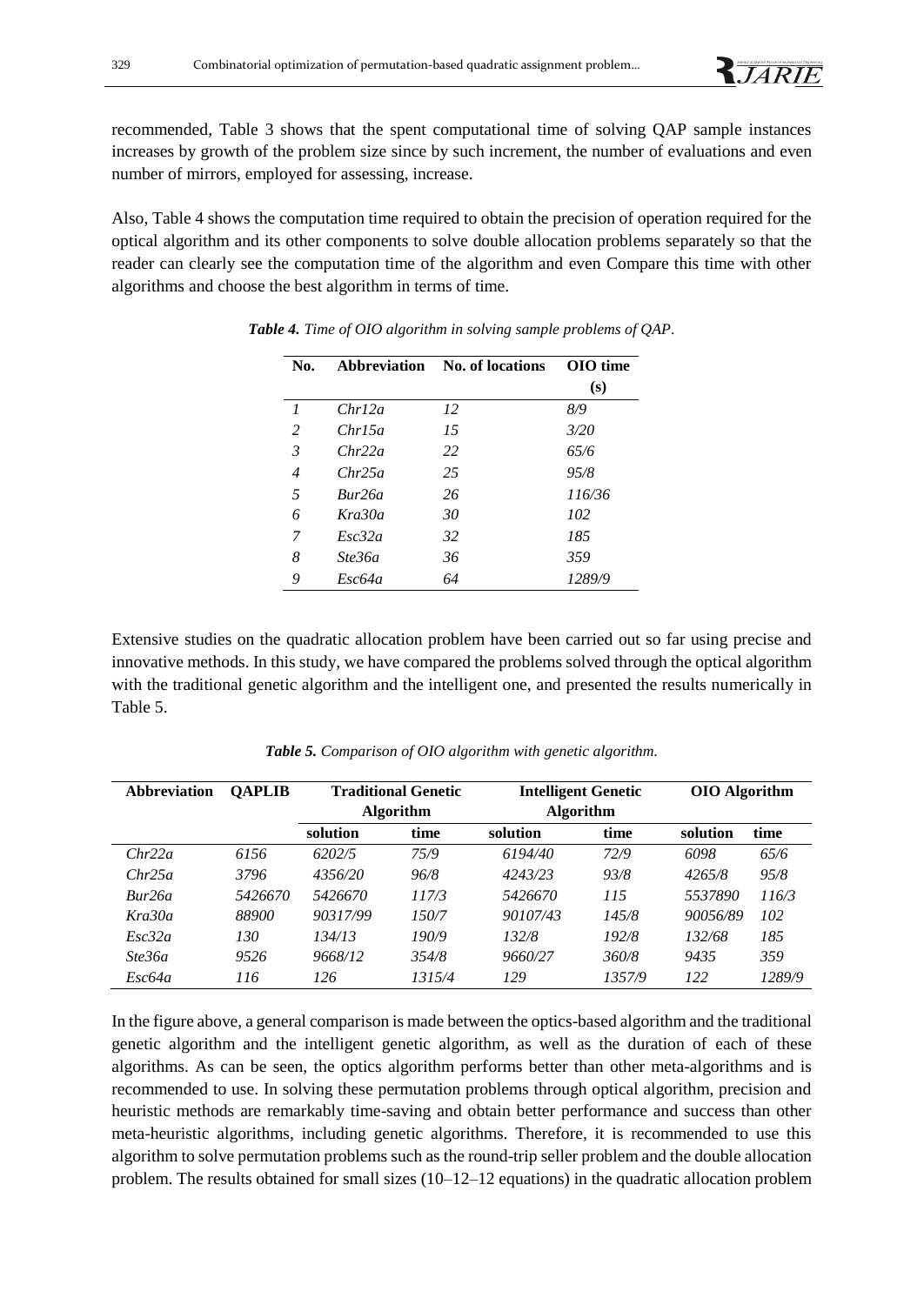

equate to their exact values. So, for small size permutation problems are considered the optimal solution. For intermediate sizes (from 16 to 76 cities or equipment), the results were found to be in good agreement with the values recorded in the research record to date (not necessarily the optimal response) and There has been no better response to these issues than the ones listed in the library, but the OIO has come close to satisfying them. This is what is to be expected since most of the values in the library are likely to have been obtained using precise solutions. Also, solving large dual allocation issues (76 out of 120 cities) through OIO with a moderate difference of the best found so far.

Also, these answers, while still quite plausible and useful for numerous applications, are expandable, and by adding more operators to the optical-based algorithm, much better answers can be achieved. In many cases, it is necessary to obtain a response rather than the exact shortest route that reduces the cost of imposition as soon as possible. Therefore, it can be concluded that the quality of OIO responses is highly acceptable and desirable compared to other methods and is recommended for solving similar problems. On a larger scale, of course, there is the problem of reducing the efficiency of this algorithm, but by adding operators to the algorithm in the not-too-distant future we can intelligently improve the final response with a few changes. For example, by combining an algorithm such as simulation of refrigeration or banned search, one can easily improve this algorithm.

# **6. Conclusion**

So far, several algorithms have been used to solve the optimization problems, including genetic algorithms, particle swarm, ant colony, and so on, depending on the type of problem, each of these algorithms performs well. The OIO algorithm is a population-based random search method that mimics the behavior of mirrors. OIO is an analytical process of mirror behavior that has not been used in hybrid permutation optimization problems such as round-trip vendor permutation problems and double allocation so far. Due to its good results and its efficiency in delivering the desired answers, it is recommended to use this algorithm in different optimization domains. Also, in this paper, the performance evaluation of Optics Inspired Optimization (OIO) algorithm in solving sample instances of the Quadratic Assignment Problem (QAP) was well discussed and assessed. According to the obtained results, in all of the conducted comparisons with the best outcomes of the literature, the proposed OIO algorithm showed acceptable performance compared to the other heuristic, metaheuristic and exact techniques in terms of solution quality, efficiency and successfulness in solving permutation-based sample problems. Accordingly, using the OIO algorithm for solving permutationbased problems such as QAP is strongly recommended. In this paper, the comes about of this calculation appeared that it merges quickly to the worldwide minimum. However, any statement on the convergence behavior of OIO should be based on the theoretical foundations or a formal convergence proof. The performance of OIO can be further tested in the real world, engineering optimization problems addressed in the literature. Beside self-adaptive strategies or multiple populations could be employed in OIO as they are used in other evolutionary algorithms. As future work, we plan to apply OIO for the other well-known combinatorial problem instances. There are many meta-heuristics introduced recently. Applying parallel computation and tuning their parameters in run-time can be interesting and has the potential to improve the solution of existing NP-Hard combinatorial problems. The black box optimization function is an effective tool to evaluate the performance of the new algorithms. It consists of a wide range of benchmark problems. We plan to use this tool to evaluate the performance of our new algorithm on different problem domains.

In future research, it is suggested that OIO not only be used to solve other research problems in the operations and allocation and design issues of industrial units but also to improve its response by making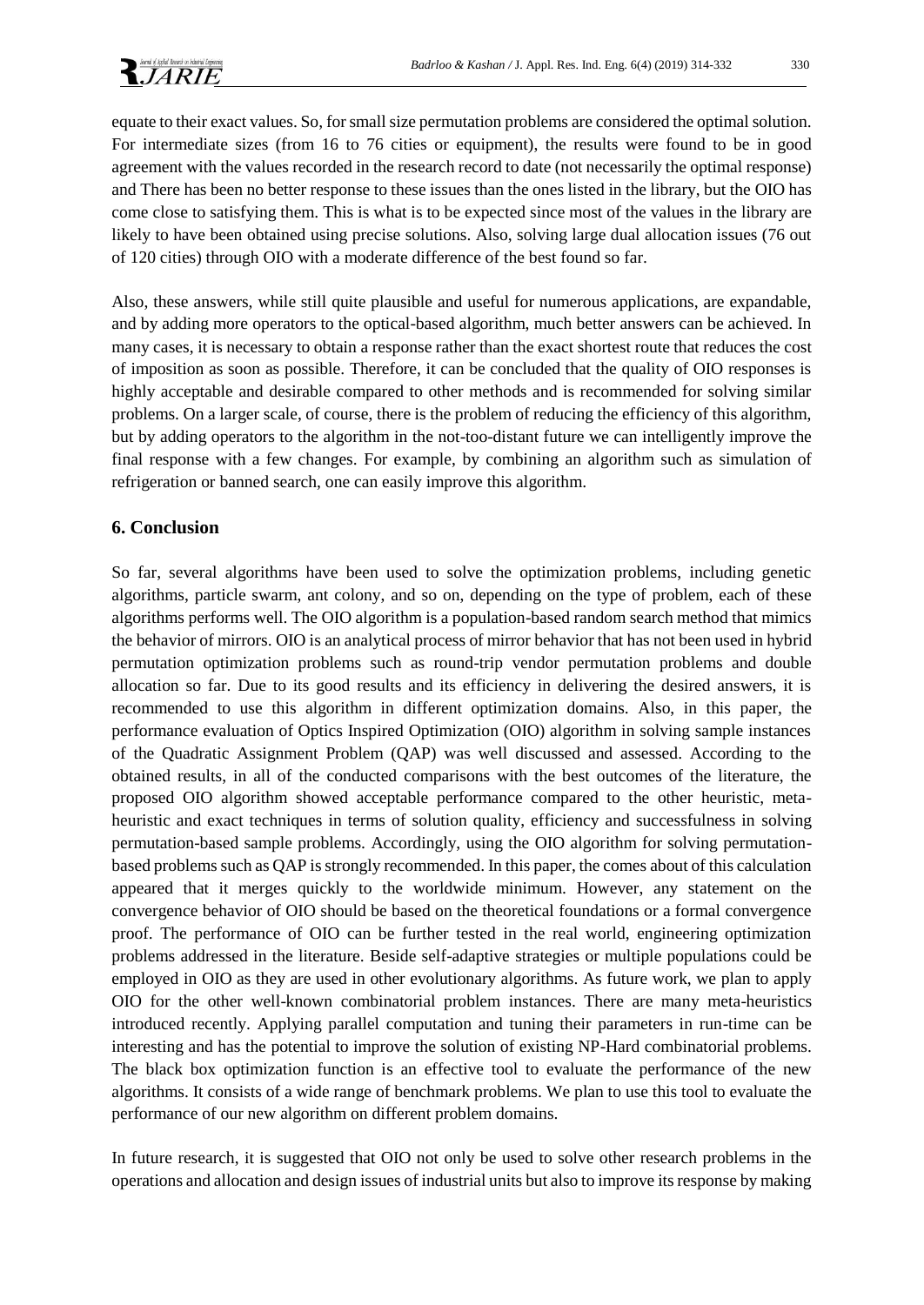

a few changes. Another suggestion is that similar research, but more applicable to real-time salesman issues and double allocation to domestic organizations, is similarly resolved and the effects of this change on the performance of that part of the measurement organization. And the extent of improvement. Finally, it is suggested that by writing appropriate graphical codes for this algorithm, it will be possible to display the algorithm's motion trend and the amount of pathway left and right. This will help to investigate the process of convergence of the problem as well as provide the researcher with appropriate scheduling to solve a set of selected problems.

### **References**

- [1] Ahmed, Z. H. (2015, July). An improved genetic algorithm using adaptive mutation operator for the quadratic assignment problem. *2015 38th International conference on telecommunications and signal processing (TSP)* (pp. 1-5). IEEE.
- [2] Azarbonyad, H., & Babazadeh, R. (2014). A genetic algorithm for solving quadratic assignment problem (QAP). arXiv. *arXiv preprint arXiv:1405.5050*.
- [3] Abdel-Basset, M., Manogaran, G., El-Shahat, D., & Mirjalili, S. (2018). Integrating the whale algorithm with tabu search for quadratic assignment problem: a new approach for locating hospital departments. *Applied soft computing*, *73*, 530-546.
- [4] Armour, G. C., & Buffa, E. S. (1963). A heuristic algorithm and simulation approach to relative location of facilities. *Management science*, *9*(2), 294-309.
- [5] Ahmed, Z. H. (2018). A hybrid algorithm combining lexisearch and genetic algorithms for the quadratic assignment problem. *Cogent engineering*, *5*(1), 1423743.
- [6] Abdel-Baset, M., Wu, H., Zhou, Y., & Abdel-Fatah, L. (2017). Elite opposition-flower pollination algorithm for quadratic assignment problem. *Journal of intelligent & fuzzy systems*, *33*(2), 901-911.
- [7] Burkard, R. E. (2002). Selected topics on assignment problems. *Discrete applied mathematics*, *123*(1-3), 257-302.
- [8] Billionnet, A., & Elloumi, S. (2001). Best reduction of the quadratic semi-assignment problem. *Discrete applied mathematics*, *109*(3), 197-213.
- [9] Burkard, R.E. (1975). Numerische Erfahrungen mit Summen- und Bottleneck-Zuordnungsproblemen (Numerical experiences with sum and bottleneck assignment problems). Pascal Francis, [https://pascal](https://pascal-francis.inist.fr/vibad/index.php?action=getRecordDetail&idt=PASCAL7630064663)[francis.inist.fr/vibad/index.php?action=getRecordDetail&idt=PASCAL7630064663](https://pascal-francis.inist.fr/vibad/index.php?action=getRecordDetail&idt=PASCAL7630064663)
- [10]Dickey, J. W., & Hopkins, J. W. (1972). Campus building arrangement using TOPAZ. *Transportation research*, *6*(1), 59-68.
- [11]Dorigo, M., Birattari, M., & Stutzle, T. (2006). Ant colony optimization. *IEEE computational intelligence magazine*, *1*(4), 28-39.
- [12]Formato, R. A. (2007). Central force optimization: a new metaheuristic with applications in applied electromagnetics. *Prog electromagn res* 77: 425–491.
- [13] Goldberg, D. E. (1989). Genetic algorithms in search, optimization, and machine learning, addison-wesley, reading, ma. *NN Schraudolph and J*, *3*(1).
- [14]Kashan, A. H., Karimiyan, S., Karimiyan, M., & Kashan, M. H. (2012, November). A modified League Championship Algorithm for numerical function optimization via artificial modeling of the "between two halves analysis". *The 6th international conference on soft computing and intelligent systems, and the 13th international symposium on advanced intelligence systems* (pp. 1944-1949). IEEE.
- [15]Helber, S., Böhme, D., Oucherif, F., Lagershausen, S., & Kasper, S. (2016). A hierarchical facility layout planning approach for large and complex hospitals. *Flexible services and manufacturing journal*, *28*(1-2), 5-29.
- [16]Kılıç, H., & Yüzgeç, U. (2019). Tournament selection based antlion optimization algorithm for solving quadratic assignment problem. *Engineering science and technology, an international journal*, *22*(2), 673- 691.
- [17]Karaboga, D., Gorkemli, B., Ozturk, C., & Karaboga, N. (2014). A comprehensive survey: artificial bee colony (ABC) algorithm and applications. *Artificial intelligence review*, *42*(1), 21-57.
- [18]Kaveh, A., & Khayatazad, M. (2012). A new meta-heuristic method: ray optimization. *Computers & structures*, *112*, 283-294.
- [19]Koopmans, T. C., & Beckmann, M. (1957). Assignment problems and the location of economic activities. *Econometrica: journal of the econometric society*, 53-76.
- [20]Nanda, S. J., & Panda, G. (2014). A survey on nature inspired metaheuristic algorithms for partitional clustering. *Swarm and evolutionary computation*, *16*, 1-18.